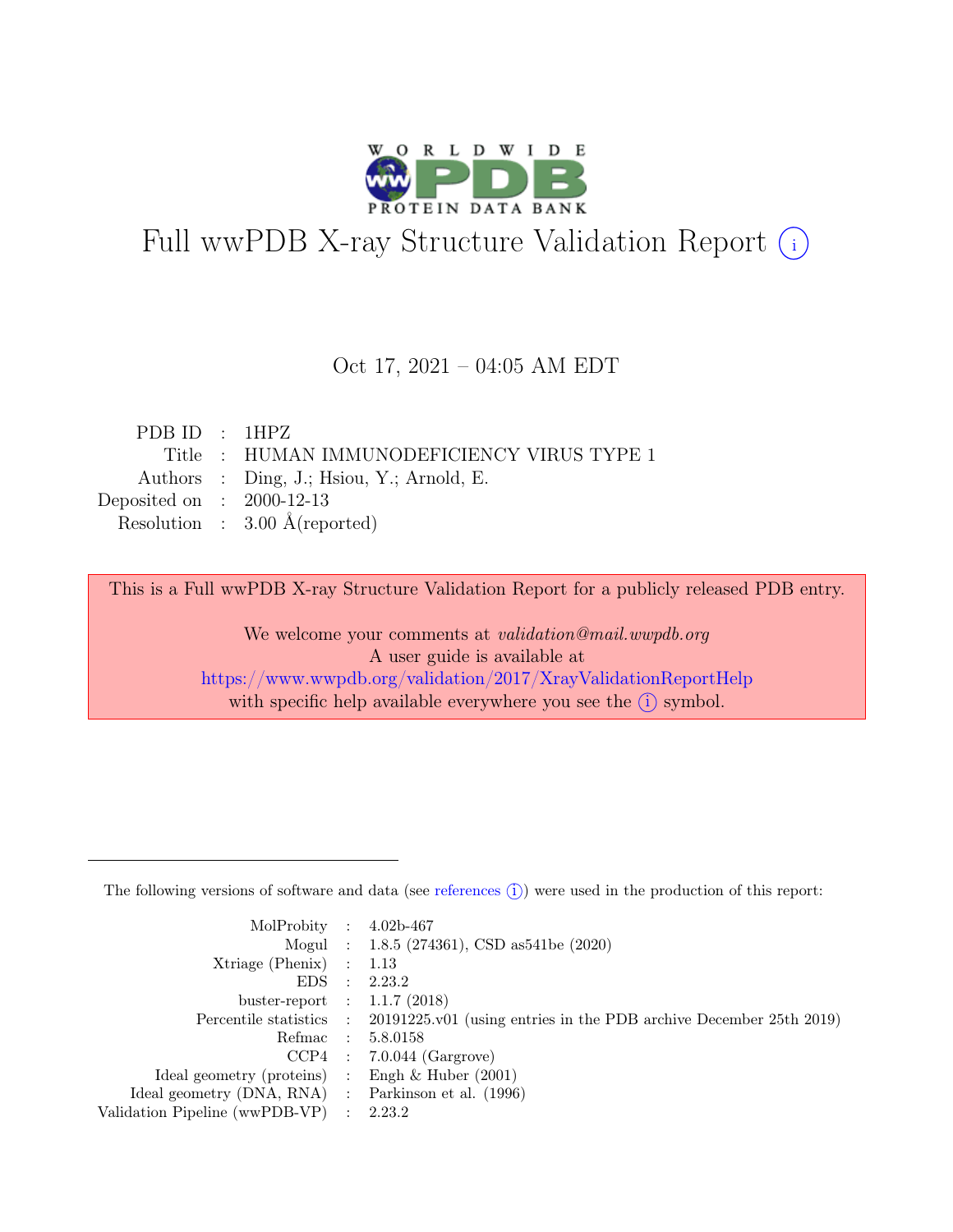## 1 Overall quality at a glance  $(i)$

The following experimental techniques were used to determine the structure: X-RAY DIFFRACTION

The reported resolution of this entry is 3.00 Å.

Percentile scores (ranging between 0-100) for global validation metrics of the entry are shown in the following graphic. The table shows the number of entries on which the scores are based.



| Metric                | Whole archive<br>$(\#\text{Entries})$ | Similar resolution<br>$(\# \text{Entries}, \text{ resolution } \text{range}(\AA))$ |
|-----------------------|---------------------------------------|------------------------------------------------------------------------------------|
| $R_{free}$            | 130704                                | $2092(3.00-3.00)$                                                                  |
| Clashscore            | 141614                                | $2416(3.00-3.00)$                                                                  |
| Ramachandran outliers | 138981                                | $2333(3.00-3.00)$                                                                  |
| Sidechain outliers    | 138945                                | 2336 (3.00-3.00)                                                                   |
| RSRZ outliers         | 127900                                | $1990(3.00-3.00)$                                                                  |

The table below summarises the geometric issues observed across the polymeric chains and their fit to the electron density. The red, orange, yellow and green segments of the lower bar indicate the fraction of residues that contain outliers for  $\geq=3$ , 2, 1 and 0 types of geometric quality criteria respectively. A grey segment represents the fraction of residues that are not modelled. The numeric value for each fraction is indicated below the corresponding segment, with a dot representing fractions <=5% The upper red bar (where present) indicates the fraction of residues that have poor fit to the electron density. The numeric value is given above the bar.

| Mol | Chain | $^{\shortmid}$ Length | Quality of chain |     |    |  |
|-----|-------|-----------------------|------------------|-----|----|--|
|     |       | 560                   | 2%<br>49%        | 44% | 6% |  |
|     |       | 430                   | 2%<br>50%        | 45% | 5% |  |

The following table lists non-polymeric compounds, carbohydrate monomers and non-standard residues in protein, DNA, RNA chains that are outliers for geometric or electron-density-fit criteria:

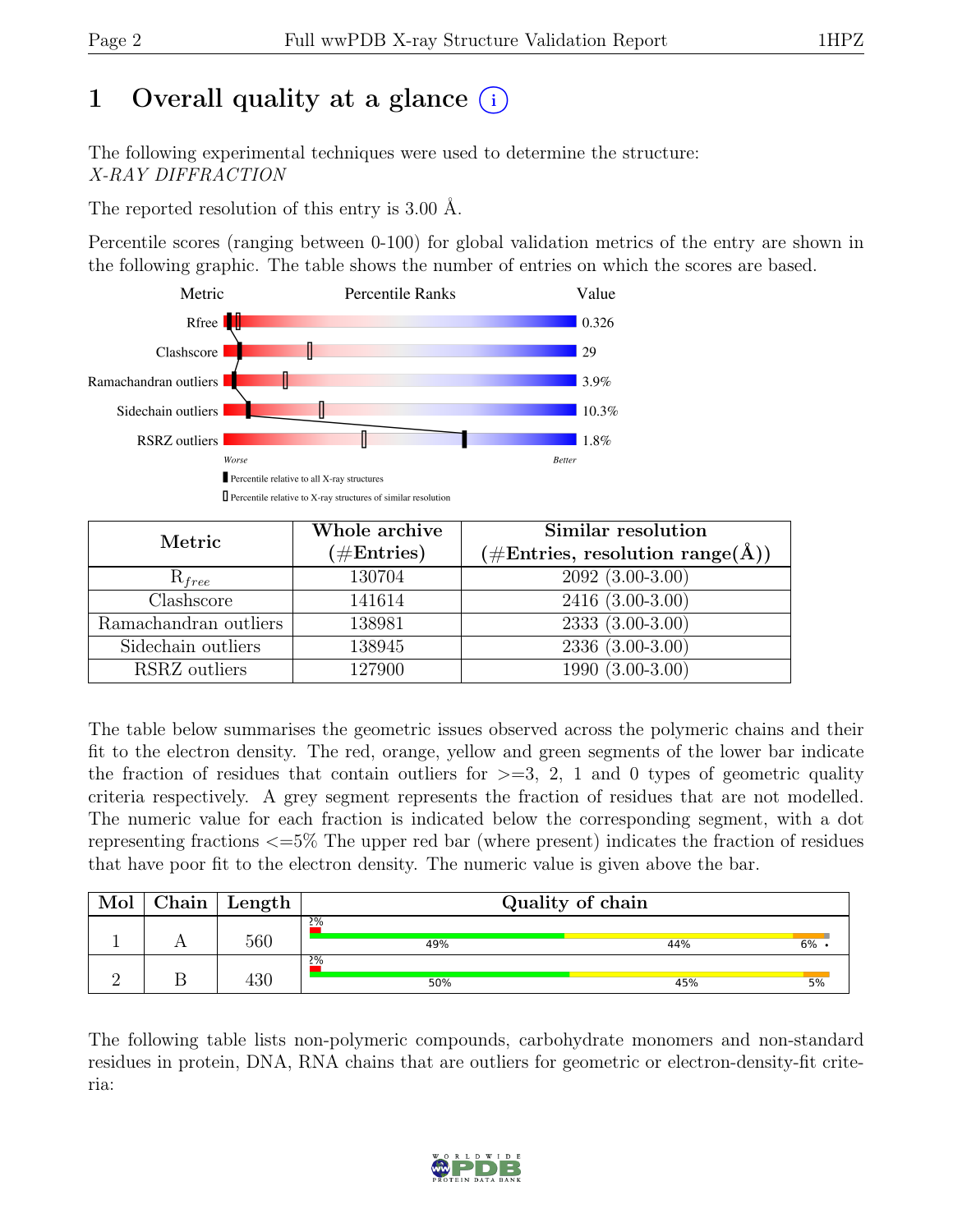|  |                   |  |  | Mol Type Chain Res Chirality Geometry   Clashes   Electron density |
|--|-------------------|--|--|--------------------------------------------------------------------|
|  | 3   AAP   A   561 |  |  | -                                                                  |

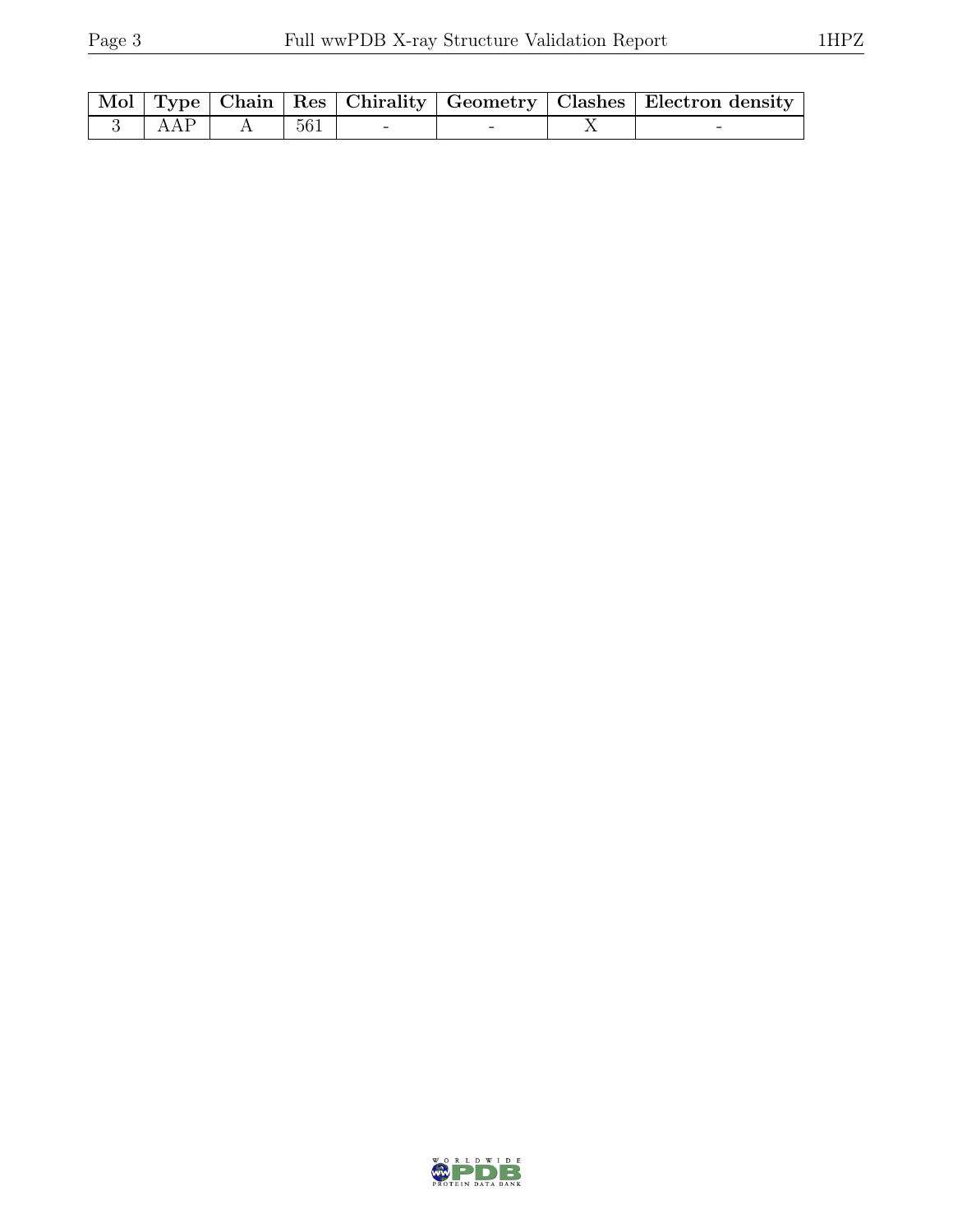## 2 Entry composition (i)

There are 3 unique types of molecules in this entry. The entry contains 7821 atoms, of which 0 are hydrogens and 0 are deuteriums.

In the tables below, the ZeroOcc column contains the number of atoms modelled with zero occupancy, the AltConf column contains the number of residues with at least one atom in alternate conformation and the Trace column contains the number of residues modelled with at most 2 atoms.

• Molecule 1 is a protein called POL POLYPROTEIN.

| Mol | Chain   Residues | $\rm{Atoms}$           |      |  |         |  | $ZeroOcc \mid AltConf \mid Trace$ |  |
|-----|------------------|------------------------|------|--|---------|--|-----------------------------------|--|
|     | 556              | $\text{Total}$<br>4377 | 2826 |  | 725 819 |  |                                   |  |

There are 2 discrepancies between the modelled and reference sequences:

|         | Chain   Residue   Modelled   Actual |            | Comment                          | Reference |
|---------|-------------------------------------|------------|----------------------------------|-----------|
| 103     | ASN                                 | <b>LYS</b> | engineered mutation   UNP P03366 |           |
| $280\,$ | ${\rm SER}$                         | <b>CYS</b> | engineered mutation   UNP P03366 |           |

• Molecule 2 is a protein called POL POLYPROTEIN.

| Mol | Chain | <sup>Residues</sup> | $\rm{Atoms}$  |      |     |     |  | $\text{ZeroOcc} \mid \text{AltConf} \mid \text{Trace}$ |  |
|-----|-------|---------------------|---------------|------|-----|-----|--|--------------------------------------------------------|--|
|     |       | 430                 | Total<br>3421 | 2224 | 561 | 630 |  |                                                        |  |

There are 2 discrepancies between the modelled and reference sequences:

| Chain |     | Residue   Modelled   Actual |              | Comment                          | Reference |
|-------|-----|-----------------------------|--------------|----------------------------------|-----------|
|       | 103 | ASN                         | LYS          | engineered mutation   UNP P03366 |           |
|       | 280 | SER                         | $_{\rm CYS}$ | engineered mutation   UNP P03366 |           |

• Molecule 3 is ALPHA-(2,6-DICHLOROPHENYL)-ALPHA-(2-ACETYL-5-METHYLANIL INO)ACETAMIDE (three-letter code: AAP) (formula:  $C_{17}H_{16}Cl_2N_2O_2$ ).

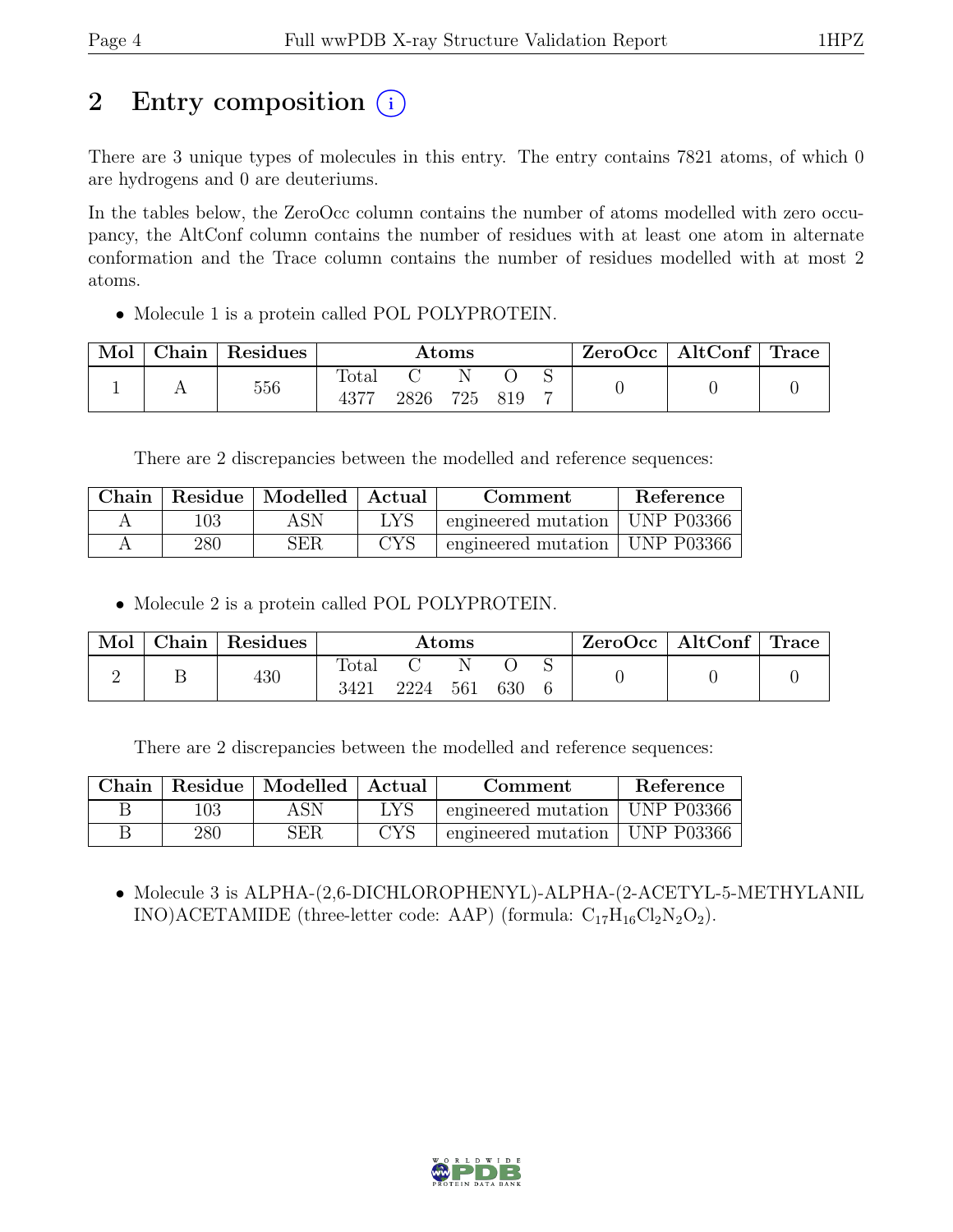

| Mol | $\mid$ Chain $\mid$ Residues | $\rm{Atoms}$ |  |  |  | $ZeroOcc \   \ AltConf \  $ |  |  |
|-----|------------------------------|--------------|--|--|--|-----------------------------|--|--|
|     |                              | Total C Cl   |  |  |  |                             |  |  |

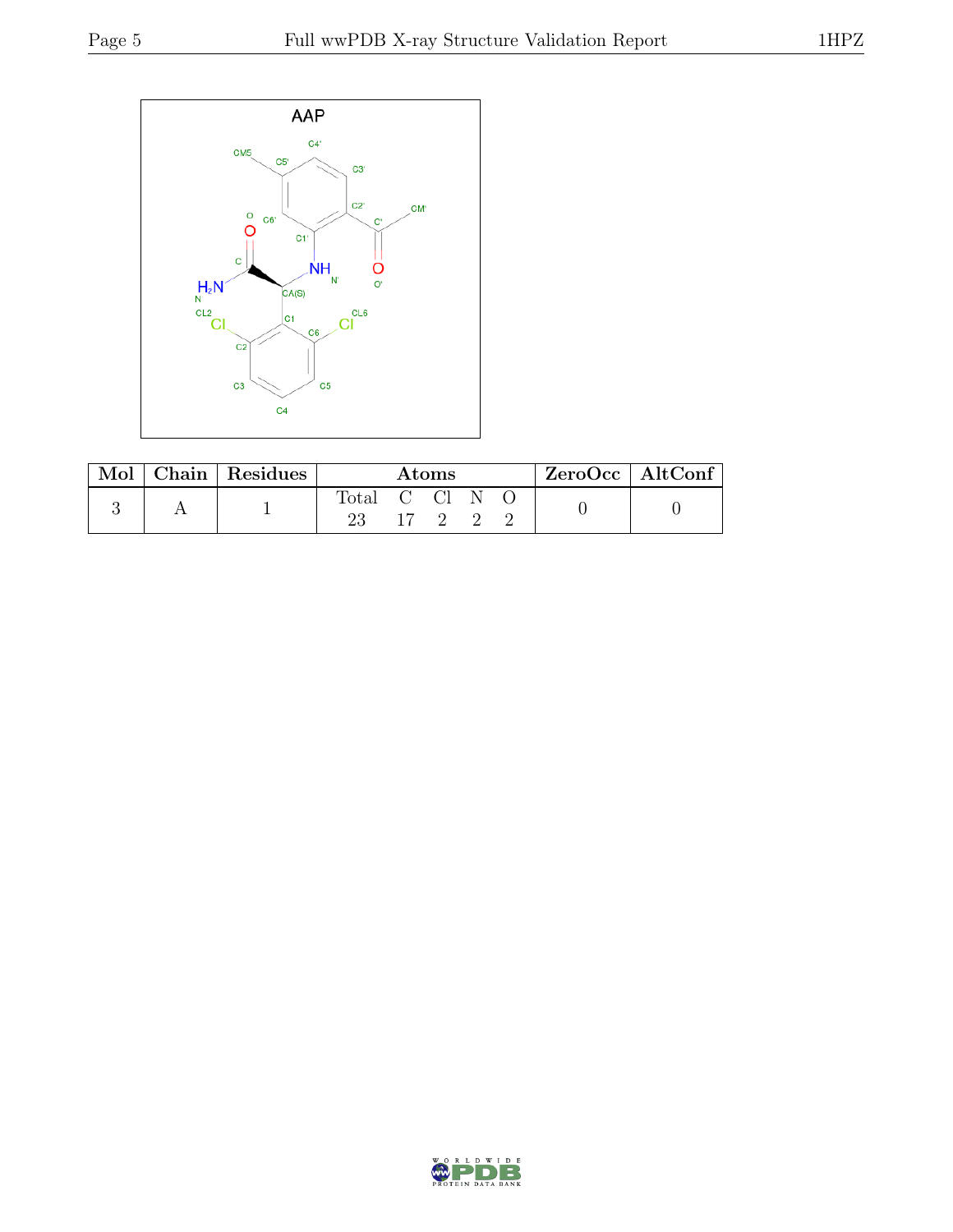## 3 Residue-property plots  $(i)$

These plots are drawn for all protein, RNA, DNA and oligosaccharide chains in the entry. The first graphic for a chain summarises the proportions of the various outlier classes displayed in the second graphic. The second graphic shows the sequence view annotated by issues in geometry and electron density. Residues are color-coded according to the number of geometric quality criteria for which they contain at least one outlier:  $green = 0$ , yellow  $= 1$ , orange  $= 2$  and red  $= 3$  or more. A red dot above a residue indicates a poor fit to the electron density (RSRZ > 2). Stretches of 2 or more consecutive residues without any outlier are shown as a green connector. Residues present in the sample, but not in the model, are shown in grey.



• Molecule 1: POL POLYPROTEIN

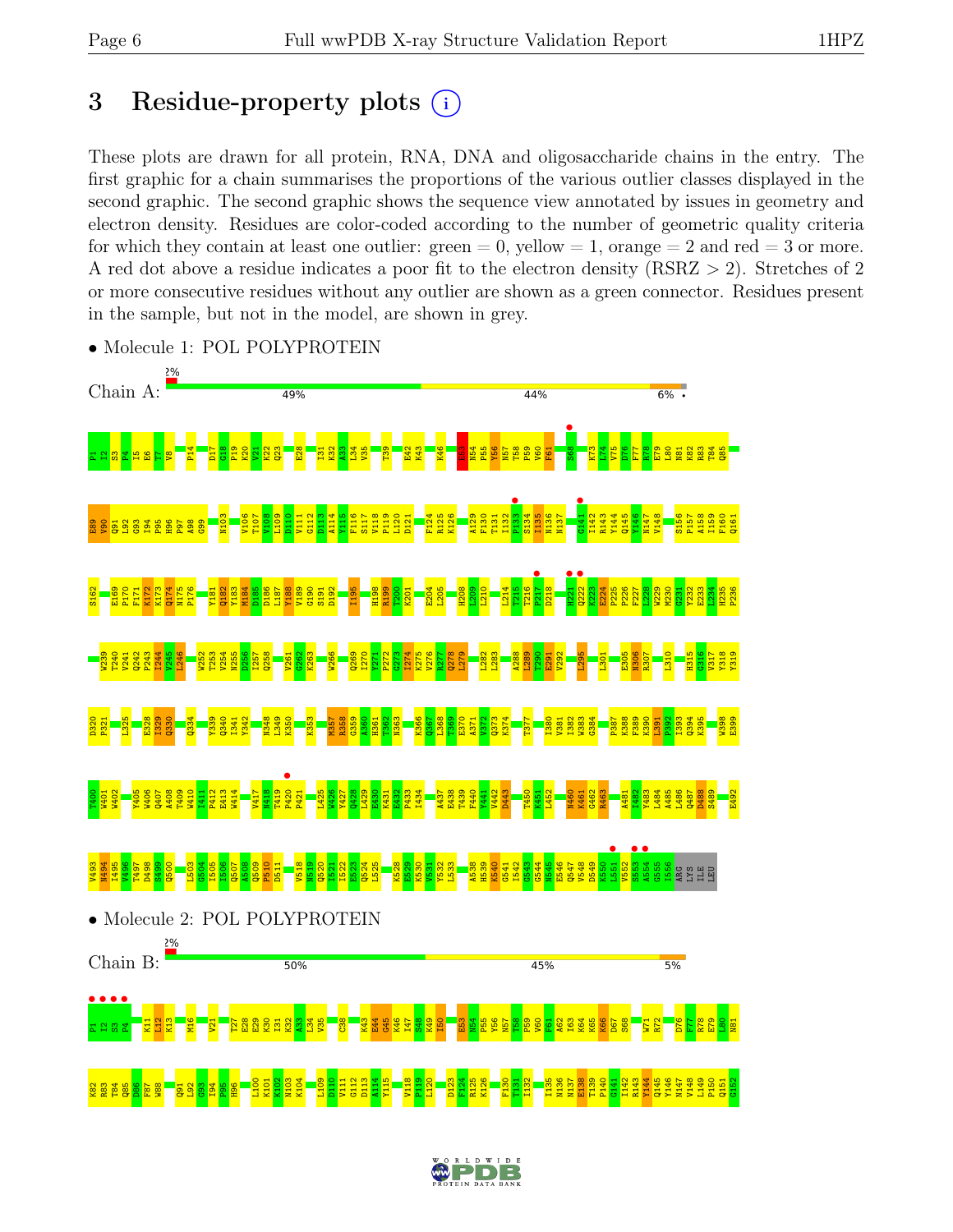# W153 K154 G155 S156 P157 A158 Q161 S162 S163 M164 T165 K166 I167 L168 E169 P170 P176 V179 I180 M184 D185 Y188 S191 D192 L193 E194 I195 G196 Q197 H198 R199 T200 K201 I202 L205 R206 Q207 H208 L209 G213 L214 T215 K219 Q222 K223 E224 • P225 P226 • F227 L228 W229 Y232 P236 W239 T240 V241 I244 V245 E248 K249 D250 • V254 N255 Q258 K259 L260 V261 L264 Q269 I270 Y271 I274 T286 K287 A288 L289 T290 E291 L295 T296 E297 E298 L303 N306 R307 E308 I309 P313 V314 H315 G316 V317 Y318 Y319 D320 <u>ដ្ឋ នូ កន្លងន្ទី កន្លងន្ទី កន្លងន្ទី និង កន្លងន្ទី កន្លងន្ទី កន្លងន្ទី និង កន្លងន្ទី កន្លង កន្លងន្ទី កន្លងន្ទី កន្លងន្ទី កន្លងន្ទី កន្លងន្ទី កន្លងន្ទី កន្លងន្ទី កន្លងន្ទី កន្លងន្ទី កន្លង្</u> W398 E399 T400 W401 W402 W406 W410 I411 P412 E413 W414 P421 L422 V423 K424 L425 Q428 L429 E430 •

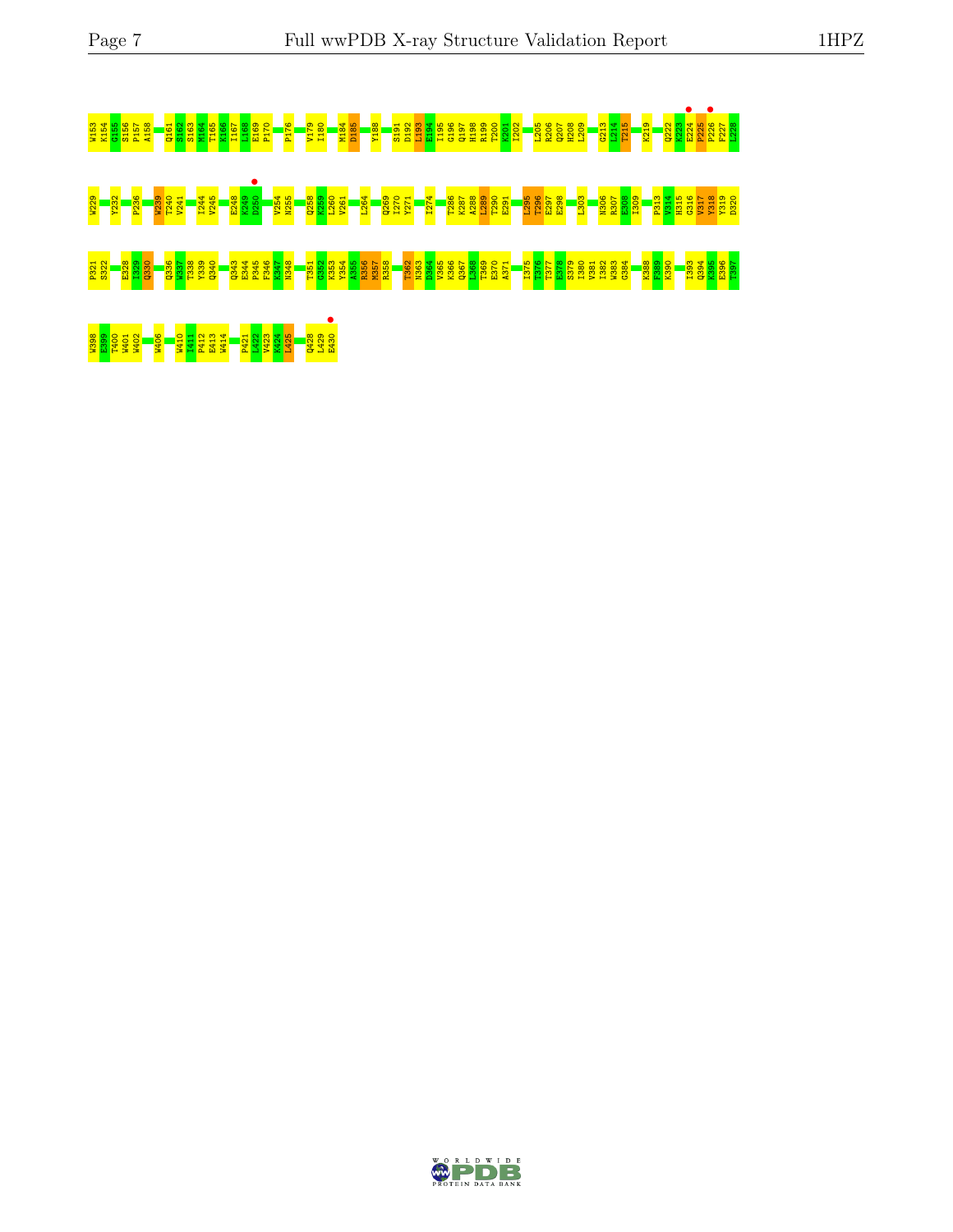## 4 Data and refinement statistics  $(i)$

| Property                                                         | Value                                                         | <b>Source</b>  |
|------------------------------------------------------------------|---------------------------------------------------------------|----------------|
| Space group                                                      | $\overline{C}$ 1 2 1                                          | Depositor      |
| Cell constants                                                   | $223.10\text{\AA}$<br>$69.00\text{\AA}$<br>$104.00\text{\AA}$ |                |
| a, b, c, $\alpha$ , $\beta$ , $\gamma$                           | $106.80^\circ$<br>$90.00^\circ$<br>$90.00^{\circ}$            | Depositor      |
| Resolution $(A)$                                                 | 25.00<br>$-3.00$                                              | Depositor      |
|                                                                  | 32.75<br>$-3.00$                                              | <b>EDS</b>     |
| $%$ Data completeness                                            | $92.8(25.00-3.00)$                                            | Depositor      |
| (in resolution range)                                            | $92.9(32.75-3.00)$                                            | <b>EDS</b>     |
| $R_{merge}$                                                      | 0.14                                                          | Depositor      |
| $\mathrm{R}_{sym}$                                               | (Not available)                                               | Depositor      |
| $\langle I/\sigma(I) \rangle$ <sup>1</sup>                       | $2.\overline{58}$ (at 3.00Å)                                  | Xtriage        |
| Refinement program                                               | X-PLOR 3.843                                                  | Depositor      |
| $R, R_{free}$                                                    | 0.254<br>0.343<br>$\mathcal{L}$                               | Depositor      |
|                                                                  | $0.253$ ,<br>0.326                                            | DCC            |
| $R_{free}$ test set                                              | 1480 reflections $(4.95\%)$                                   | wwPDB-VP       |
| Wilson B-factor $(A^2)$                                          | 62.3                                                          | Xtriage        |
| Anisotropy                                                       | 0.208                                                         | Xtriage        |
| Bulk solvent $k_{sol}(\text{e}/\text{A}^3), B_{sol}(\text{A}^2)$ | $0.28$ , $81.3$                                               | <b>EDS</b>     |
| L-test for $\overline{\text{twinning}}^2$                        | $< L >$ = 0.46, $< L2 >$ = 0.29                               | <b>Xtriage</b> |
| Estimated twinning fraction                                      | $\overline{\text{No}}$ twinning to report.                    | Xtriage        |
| $F_o, F_c$ correlation                                           | 0.89                                                          | <b>EDS</b>     |
| Total number of atoms                                            | 7821                                                          | wwPDB-VP       |
| Average B, all atoms $(A^2)$                                     | 65.0                                                          | wwPDB-VP       |

Xtriage's analysis on translational NCS is as follows: The largest off-origin peak in the Patterson function is 3.93% of the height of the origin peak. No significant pseudotranslation is detected.

<sup>&</sup>lt;sup>2</sup>Theoretical values of  $\langle |L| \rangle$ ,  $\langle L^2 \rangle$  for acentric reflections are 0.5, 0.333 respectively for untwinned datasets, and 0.375, 0.2 for perfectly twinned datasets.



<span id="page-7-1"></span><span id="page-7-0"></span><sup>1</sup> Intensities estimated from amplitudes.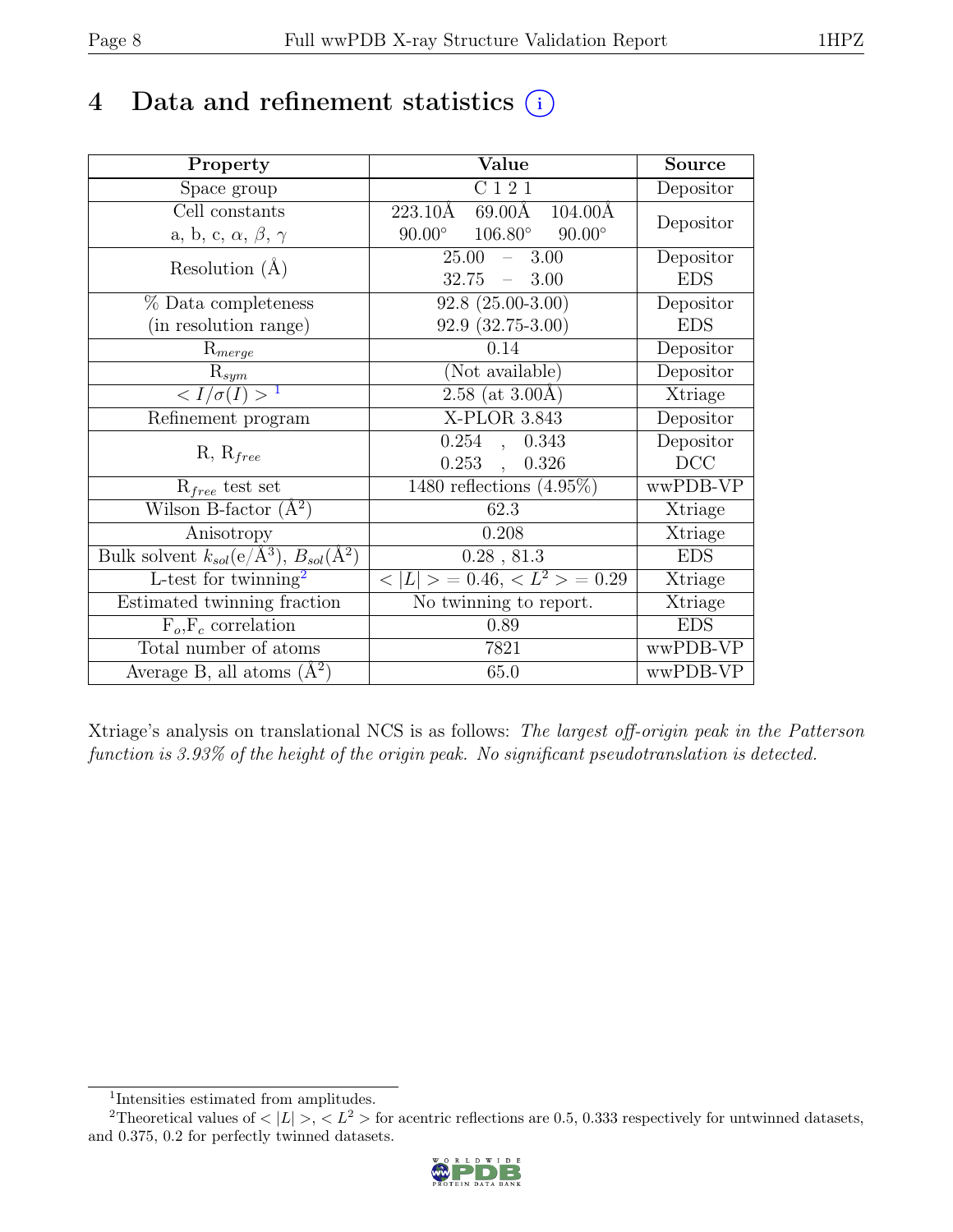## 5 Model quality  $(i)$

### 5.1 Standard geometry  $(i)$

Bond lengths and bond angles in the following residue types are not validated in this section: AAP

The Z score for a bond length (or angle) is the number of standard deviations the observed value is removed from the expected value. A bond length (or angle) with  $|Z| > 5$  is considered an outlier worth inspection. RMSZ is the root-mean-square of all Z scores of the bond lengths (or angles).

| Mol           | Chain |             | Bond lengths | Bond angles |             |  |
|---------------|-------|-------------|--------------|-------------|-------------|--|
|               |       | <b>RMSZ</b> | $\# Z  > 5$  | RMSZ        | # $ Z  > 5$ |  |
|               |       | 0.45        | 0/4491       | 0.45        | 0/6122      |  |
| $\mathcal{D}$ | В     | 0.51        | 0/3520       | 0.49        | 0/4804      |  |
| All           | All   | 0.48        | 0/8011       | 0.47        | 10926       |  |

Chiral center outliers are detected by calculating the chiral volume of a chiral center and verifying if the center is modelled as a planar moiety or with the opposite hand.A planarity outlier is detected by checking planarity of atoms in a peptide group, atoms in a mainchain group or atoms of a sidechain that are expected to be planar.

|  | $\mid$ Mol $\mid$ Chain $\mid$ #Chirality outliers $\mid$ #Planarity outliers $\mid$ |
|--|--------------------------------------------------------------------------------------|
|  |                                                                                      |

There are no bond length outliers.

There are no bond angle outliers.

There are no chirality outliers.

All (1) planarity outliers are listed below:

|  |     |      | $\vert$ Mol $\vert$ Chain $\vert$ Res $\vert$ Type $\vert$ Group |
|--|-----|------|------------------------------------------------------------------|
|  | 144 | TYR. | $\vert$ Sidechain                                                |

#### 5.2 Too-close contacts  $(i)$

In the following table, the Non-H and H(model) columns list the number of non-hydrogen atoms and hydrogen atoms in the chain respectively. The H(added) column lists the number of hydrogen atoms added and optimized by MolProbity. The Clashes column lists the number of clashes within the asymmetric unit, whereas Symm-Clashes lists symmetry-related clashes.

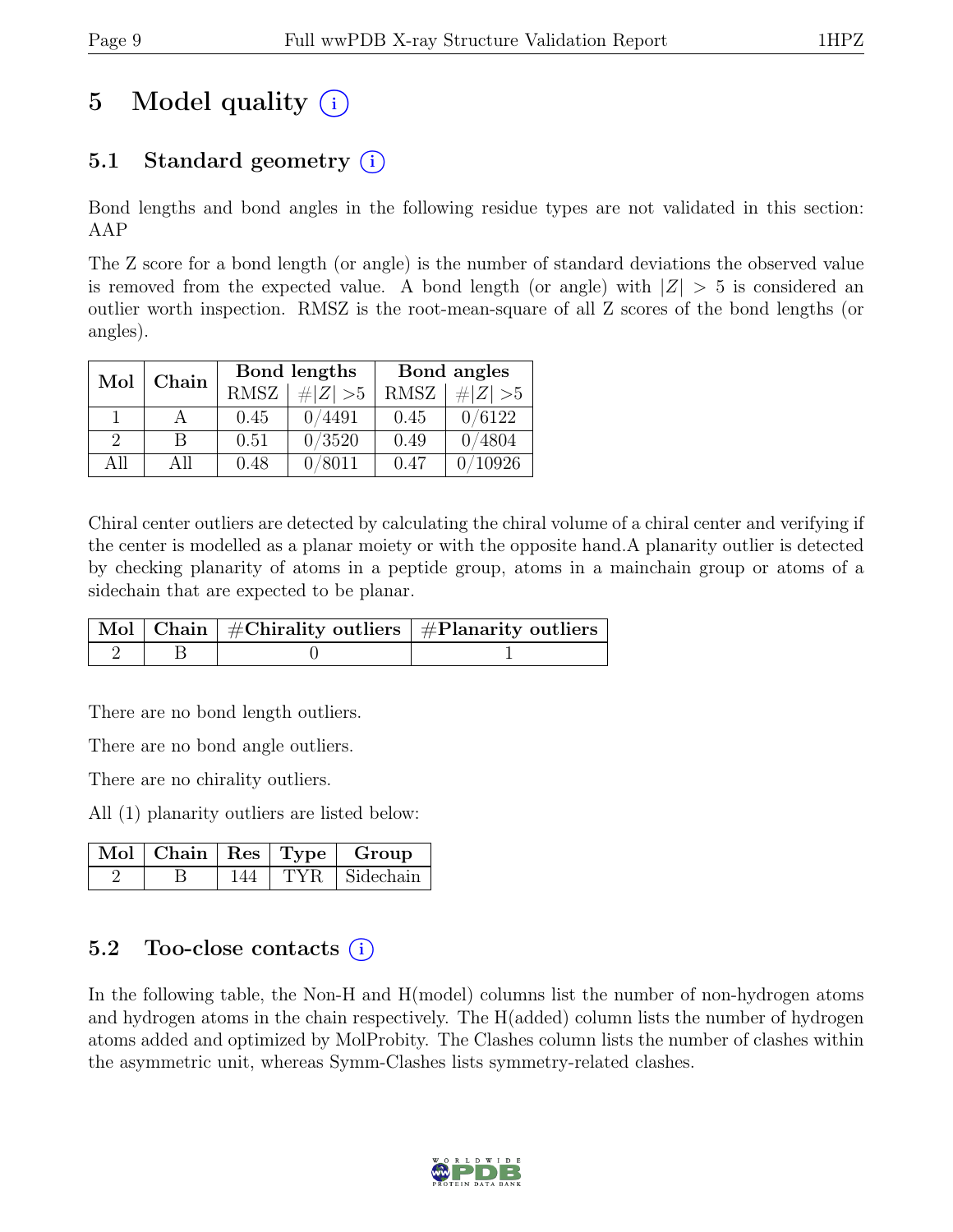| Mol |    |      |      |     | Chain   Non-H   H(model)   H(added)   Clashes   Symm-Clashes |
|-----|----|------|------|-----|--------------------------------------------------------------|
|     |    | 4377 | 4280 | 257 |                                                              |
|     |    | 3421 | 3339 | 192 |                                                              |
|     |    | 23   |      |     |                                                              |
|     | டப | 7991 | 7635 |     |                                                              |

The all-atom clashscore is defined as the number of clashes found per 1000 atoms (including hydrogen atoms). The all-atom clashscore for this structure is 29.

All (441) close contacts within the same asymmetric unit are listed below, sorted by their clash magnitude.

| Atom-1                              | Atom-2                     | Interatomic    | Clash         |
|-------------------------------------|----------------------------|----------------|---------------|
|                                     |                            | distance $(A)$ | overlap $(A)$ |
| 2:B:348:ASN:HD22                    | 2:B:351:THR:HG22           | 1.22           | 1.04          |
| 1:A:419:THR:HG22                    | 1:A:421:PRO:HD2            | 1.40           | 0.99          |
| 2:B:135:ILE:O                       | 2:B:138:GLU:HG2            | 1.62           | 0.99          |
| $2:B:255:\overline{\text{ASN:HB2}}$ | 2:B:289:LEU:HD21           | 1.46           | 0.94          |
| 1:A:195:ILE:HG22                    | 1:A:199:ARG:HH12           | 1.31           | 0.94          |
| 1:A:460:ASN:H                       | 1:A:460:ASN:HD22           | 0.95           | 0.93          |
| 1:A:329:ILE:HD13                    | 1:A:391:LEU:HB3            | 1.51           | 0.93          |
| 1:A:186:ASP:HB3                     | 1: A: 188: TYR: HE1        | 1.33           | 0.89          |
| 2:B:289:LEU:HD23                    | 2:B:290:THR:H              | 1.36           | 0.89          |
| 1: A:54:ASN:N                       | 1:A:55:PRO:HD2             | 1.88           | 0.87          |
| 1:A:295:LEU:HD12                    | 1:A:295:LEU:H              | 1.35           | 0.87          |
| 1:A:460:ASN:HD22                    | 1:A:460:ASN:N              | 1.71           | 0.87          |
| 1: A:405: TYR:CE2                   | 1:A:407:GLN:HB3            | 2.10           | 0.86          |
| 1:A:240:THR:HG22                    | $1:A:241:\overline{VAL:H}$ | 1.38           | 0.86          |
| 1:A:114:ALA:HB1                     | 1: A:160: PHE:CE1          | 2.11           | 0.86          |
| 1: A:460: ASN:H                     | 1:A:460:ASN:ND2            | 1.73           | 0.85          |
| 1: A:427: TYR:OH                    | 1: A:509: GLN: HA          | 1.78           | 0.83          |
| 1:A:195:ILE:HG22                    | 1:A:199:ARG:NH1            | 1.94           | 0.82          |
| 2:B:31:ILE:O                        | 2:B:35:VAL:HG23            | 1.80           | 0.81          |
| 2:B:32:LYS:HB2                      | 2:B:32:LYS:HZ2             | 1.47           | 0.79          |
| 2:B:225:PRO:HB2                     | 2: B: 226: PRO:CD          | 2.13           | 0.79          |
| 1:A:57:ASN:HD21                     | 1:A:131:THR:N              | 1.81           | 0.78          |
| 1:A:109:LEU:HD23                    | 1:A:216:THR:HG21           | 1.66           | 0.78          |
| 1:A:408:ALA:O                       | 2:B:393:ILE:HG13           | 1.83           | 0.78          |
| 2:B:143:ARG:HG2                     | 2:B:143:ARG:HH11           | 1.48           | 0.78          |
| 1:A:186:ASP:HB3                     | 1:A:188:TYR:CE1            | 2.18           | 0.77          |
| 1:A:240:THR:HG22                    | 1:A:241:VAL:N              | 2.00           | 0.77          |
| 2:B:225:PRO:HB2                     | 2:B:226:PRO:HD3            | 1.67           | 0.76          |
| 2: B:85: GLN:HG3                    | 2:B:154:LYS:HB2            | 1.67           | 0.76          |
| 1:A:225:PRO:HB2                     | 1:A:226:PRO:HD3            | 1.65           | 0.75          |
| 1: A:181: TYR: CD2                  | 3:A:561:AAP:HM'2           | 2.21           | 0.75          |

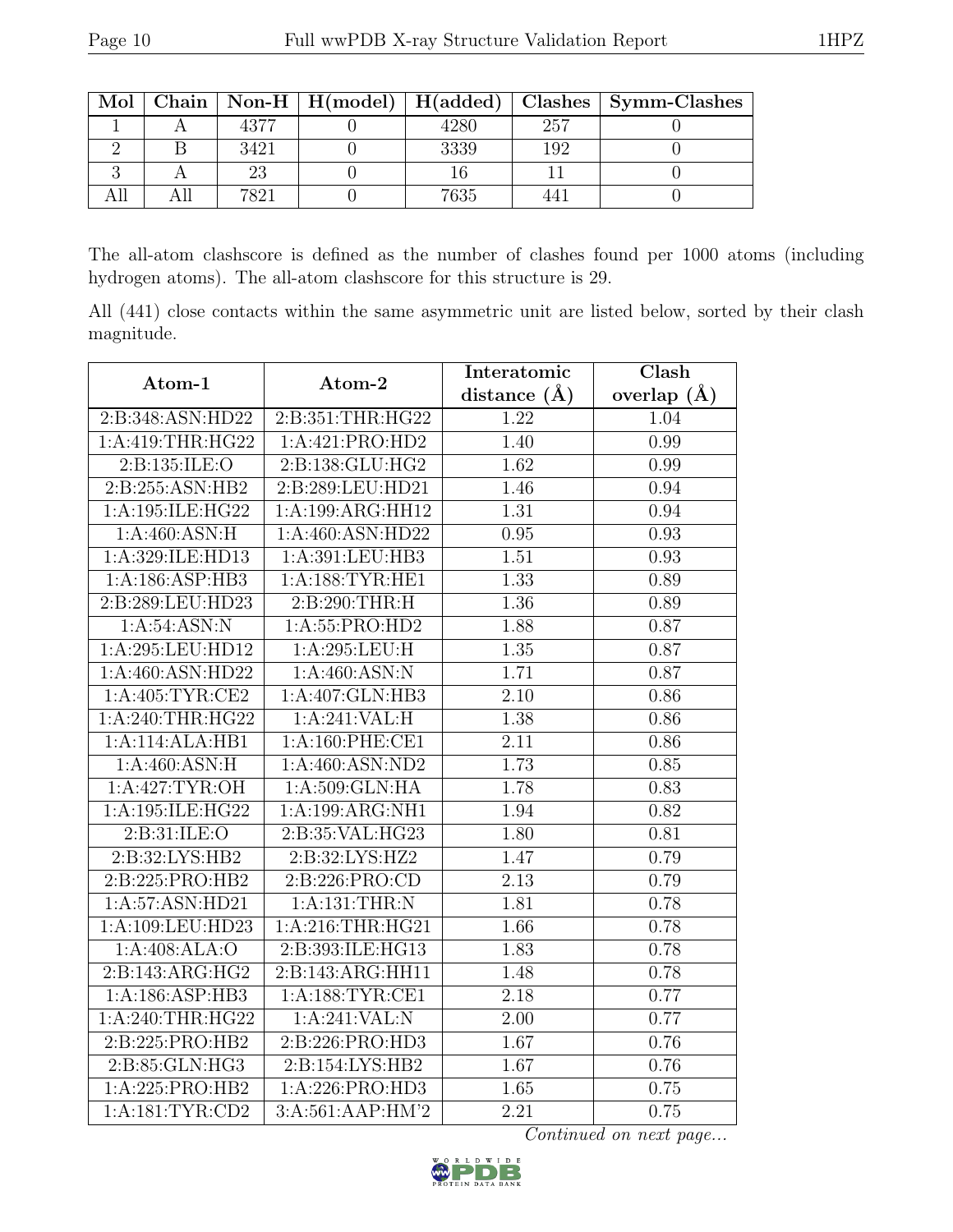| $\sim$ onventuca prome previous page |                                   | Interatomic      | Clash           |
|--------------------------------------|-----------------------------------|------------------|-----------------|
| Atom-1                               | Atom-2                            | distance $(\AA)$ | overlap $(\AA)$ |
| 1:A:443:ASP:HB2                      | 1:A:548:VAL:HG12                  | 1.68             | 0.75            |
| 2:B:328:GLU:HB3                      | 2:B:390:LYS:HB2                   | 1.69             | 0.75            |
| 2:B:139:THR:HB                       | 2:B:140:PRO:HD2                   | 1.69             | 0.74            |
| 2:B:85:GLN:HG3                       | 2: B: 154: LYS: CB                | 2.16             | 0.74            |
| 1:A:511:ASP:HA                       | 1:A:522:ILE:HD13                  | 1.69             | 0.74            |
| 1: A: 188: TYR: HD2                  | 3:A:561:AAP:CL6                   | 2.06             | 0.74            |
| 2:B:27:THR:HB                        | 2: B:30: LYS: HG3                 | 1.69             | 0.74            |
| 2:B:32:LYS:HB2                       | 2:B:32:LYS:NZ                     | 2.03             | 0.74            |
| 1:A:97:PRO:HG2                       | 1:A:232:TYR:CD1                   | 2.23             | 0.74            |
| 1: A:509: GLN:N                      | 1:A:510:PRO:HD3                   | 2.03             | 0.74            |
| 1:A:117:SER:HB2                      | 1:A:214:LEU:HD23                  | 1.70             | 0.73            |
| 1:A:84:THR:HG22                      | 1:A:124:PHE:HZ                    | 1.53             | 0.73            |
| 1:A:89:GLU:HB3                       | 1:A:92:LEU:HB2                    | 1.70             | 0.72            |
| 1:A:57:ASN:HD21                      | $1:A:131:\overline{\text{THR:H}}$ | 1.35             | 0.72            |
| 1:A:17:ASP:O                         | 1:A:83:ARG:HG2                    | 1.90             | 0.72            |
| 2:B:79:GLU:O                         | 2:B:83:ARG:HG2                    | 1.88             | 0.72            |
| 2:B:206:ARG:HH11                     | 2:B:206:ARG:HB3                   | 1.53             | 0.72            |
| 2:B:255:ASN:HB2                      | 2:B:289:LEU:CD2                   | 2.20             | 0.72            |
| 1:A:242:GLN:HB2                      | 1:A:243:PRO:HD3                   | 1.71             | 0.71            |
| 2:B:199:ARG:HH12                     | 2:B:229:TRP:CB                    | 2.04             | 0.71            |
| 1:A:23:GLN:NE2                       | 1:A:60:VAL:H                      | 1.89             | 0.71            |
| 1:A:195:ILE:CG2                      | 1:A:199:ARG:HH12                  | 2.03             | 0.71            |
| 1:A:382:ILE:O                        | 2:B:136:ASN:HB2                   | 1.90             | 0.71            |
| 1: A:461: LYS:HB3                    | 1: A:461:LYS:NZ                   | 2.05             | 0.71            |
| 1:A:395:LYS:O                        | 1:A:399:GLU:HG2                   | 1.90             | 0.71            |
| 2: B: 53: GLU: O                     | 2:B:55:PRO:HD3                    | 1.90             | 0.71            |
| 1:A:494:ASN:N                        | 1:A:494:ASN:HD22                  | 1.89             | 0.70            |
| 1: A:59: PRO:O                       | 1: A:75: VAL:HG13                 | 1.91             | 0.70            |
| 2:B:60:VAL:HG11                      | 2:B:130:PHE:HD2                   | 1.56             | 0.70            |
| $2:B:356:AR\overline{G:NH2}$         | 2:B:357:MET:HB3                   | 2.07             | 0.70            |
| 1: A:405: TYR: HE2                   | 1:A:407:GLN:HB3                   | 1.56             | 0.69            |
| 2:B:59:PRO:HB2                       | 2:B:76:ASP:HB3                    | 1.75             | 0.69            |
| 1: A:524: GLN:O                      | 1:A:528:LYS:HG2                   | 1.91             | 0.69            |
| 2:B:348:ASN:HD22                     | 2:B:351:THR:CG2                   | 2.01             | 0.69            |
| 2: B:205: LEU:O                      | 2:B:209:LEU:HG                    | 1.92             | 0.69            |
| 1: A: 190: GLY:N                     | 3:A:561:AAP:HN2                   | 1.90             | 0.69            |
| 1:A:254:VAL:HB                       | 1:A:289:LEU:HA                    | 1.74             | 0.69            |
| 1:A:329:ILE:HD12                     | 1:A:329:ILE:H                     | 1.58             | 0.68            |
| 2:B:63:ILE:HG22                      | 2: B:64: LYS:N                    | 2.09             | 0.68            |
| 2:B:398:TRP:O                        | 2:B:402:TRP:HD1                   | 1.76             | 0.68            |
| 1:A:257:ILE:O                        | 1:A:261:VAL:HG23                  | 1.93             | 0.68            |

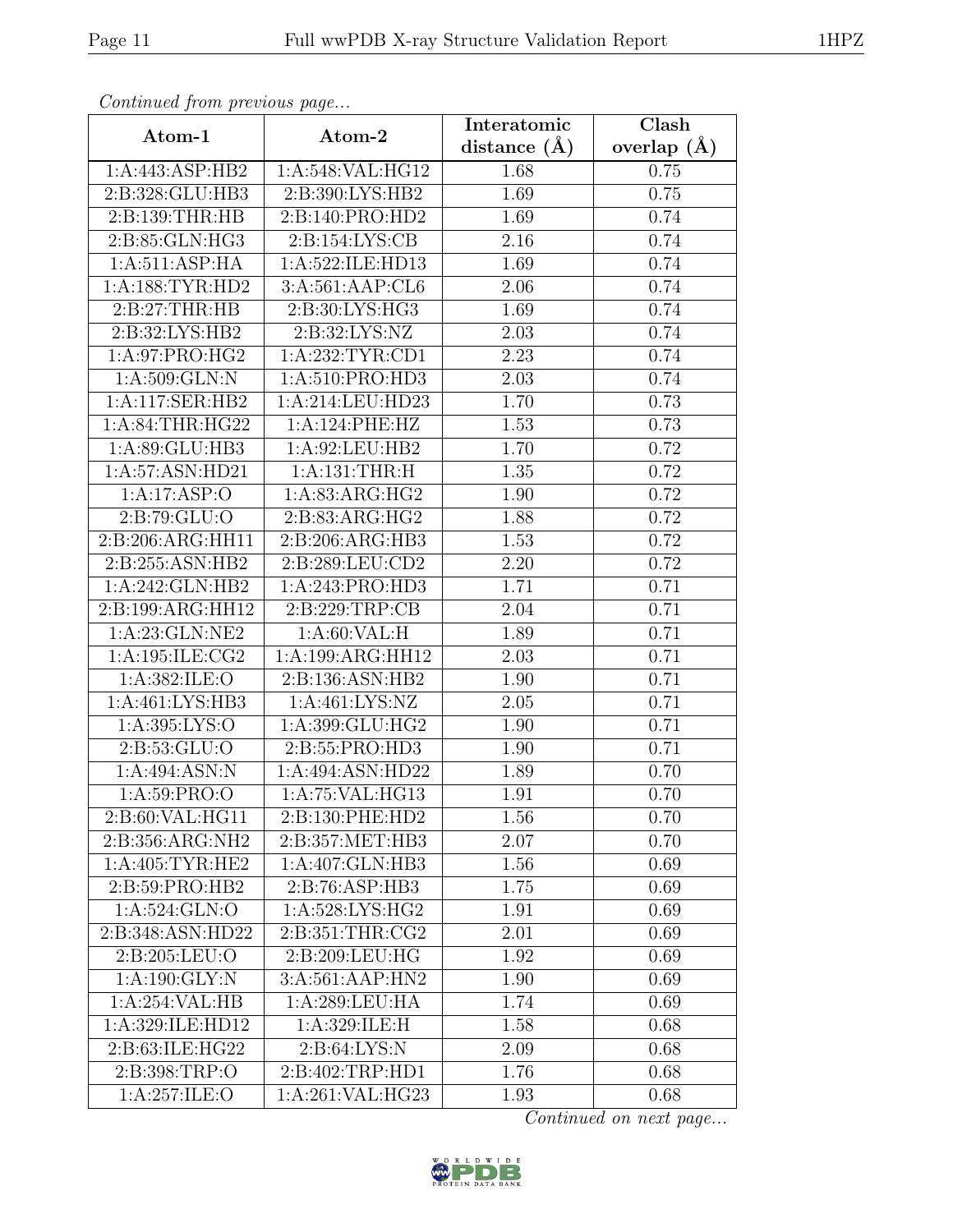| Continued from previous page |                   | Interatomic       | Clash             |
|------------------------------|-------------------|-------------------|-------------------|
| Atom-1                       | Atom-2            | distance $(A)$    | overlap $(\AA)$   |
| 1:A:329:ILE:CD1              | 1:A:391:LEU:HB3   | 2.24              | 0.67              |
| 1:A:317:VAL:HG22             | 1:A:318:TYR:H     | 1.57              | 0.67              |
| 2:B:348:ASN:ND2              | 2:B:351:THR:HG22  | 2.03              | 0.67              |
| 1:A:261:VAL:HG13             | 1:A:276:VAL:HG11  | 1.75              | $0.\overline{67}$ |
| 2:B:224:GLU:HB3              | 2:B:225:PRO:HD2   | 1.77              | 0.67              |
| 2:B:261:VAL:HA               | 2:B:264:LEU:HD12  | 1.77              | $\overline{0.67}$ |
| 1: A: 181: TYR: CE1          | 1:A:183:TYR:HB2   | $\overline{2}.30$ | 0.66              |
| 1:A:437:ALA:HB3              | 1:A:494:ASN:HD21  | 1.60              | 0.66              |
| 1:A:495:ILE:O                | 1:A:533:LEU:HD12  | 1.95              | 0.65              |
| 1: A:32: LYS:O               | 1:A:35:VAL:HG22   | 1.97              | 0.65              |
| 2:B:63:ILE:HD12              | 2:B:406:TRP:HB3   | 1.80              | 0.64              |
| 1:A:440:PHE:O                | 1:A:442:VAL:HG23  | 1.97              | 0.64              |
| 1:A:227:PHE:O                | 1:A:233:GLU:HA    | 1.97              | 0.64              |
| 2:B:371:ALA:O                | 2:B:375:ILE:HG12  | 1.97              | 0.64              |
| 1:A:437:ALA:HB3              | 1:A:494:ASN:ND2   | 2.13              | 0.64              |
| 1:A:358:ARG:HD2              | 1:A:358:ARG:N     | 2.11              | 0.63              |
| 2:B:57:ASN:HD22              | 2:B:143:ARG:HH12  | 1.46              | 0.63              |
| 1:A:460:ASN:N                | 1:A:460:ASN:ND2   | 2.38              | 0.63              |
| 1:A:229:TRP:CD2              | 1:A:230:MET:HG2   | 2.33              | 0.63              |
| 1:A:23:GLN:HE22              | 1: A:60: VAL:H    | 1.44              | 0.63              |
| 2:B:143:ARG:HG2              | 2:B:143:ARG:NH1   | 2.13              | 0.62              |
| 1: A:442: VAL:CG1            | 1:A:481:ALA:HB1   | 2.29              | 0.62              |
| 1:A:96:HIS:HD1               | 1: A:98:ALA:H     | 1.48              | 0.62              |
| 1:A:96:HIS:NE2               | 1:A:269:GLN:NE2   | 2.47              | 0.61              |
| 1:A:132:ILE:O                | 1:A:142:ILE:HD12  | 2.00              | 0.61              |
| 2:B:64:LYS:HB3               | 2:B:68:SER:HA     | 1.82              | 0.61              |
| 1: A:90: VAL: HG21           | 1:A:157:PRO:HB2   | 1.83              | 0.61              |
| 2:B:224:GLU:HB3              | 2:B:225:PRO:CD    | 2.31              | 0.61              |
| 1:A:395:LYS:HA               | 1:A:414:TRP:HH2   | 1.63              | 0.61              |
| 2:B:12:LEU:HD12              | 2:B:12:LEU:H      | 1.66              | 0.61              |
| 1:A:79:GLU:O                 | 1:A:82:LYS:HB2    | 2.00              | 0.61              |
| 1:A:131:THR:HG22             | 1:A:143:ARG:CB    | 2.31              | 0.61              |
| 2:B:85:GLN:HA                | 2:B:88:TRP:HB2    | 1.83              | 0.60              |
| 1:A:301:LEU:O                | 1:A:305:GLU:HB2   | 2.02              | 0.60              |
| 2:B:316:GLY:C                | 2:B:318:TYR:H     | 2.05              | 0.60              |
| 1:A:419:THR:HG22             | 1:A:421:PRO:CD    | 2.24              | 0.60              |
| 1:A:443:ASP:HB2              | 1: A:548: VAL:CG1 | 2.32              | 0.60              |
| 1:A:126:LYS:HA               | 1:A:145:GLN:OE1   | 2.02              | 0.59              |
| 1:A:46:LYS:HD2               | 1:A:116:PHE:O     | 2.02              | 0.59              |
| 1:A:169:GLU:HB3              | 1:A:170:PRO:HD3   | 1.84              | 0.59              |
| 1: A:54:ASN:N                | 1:A:55:PRO:CD     | 2.65              | 0.59              |

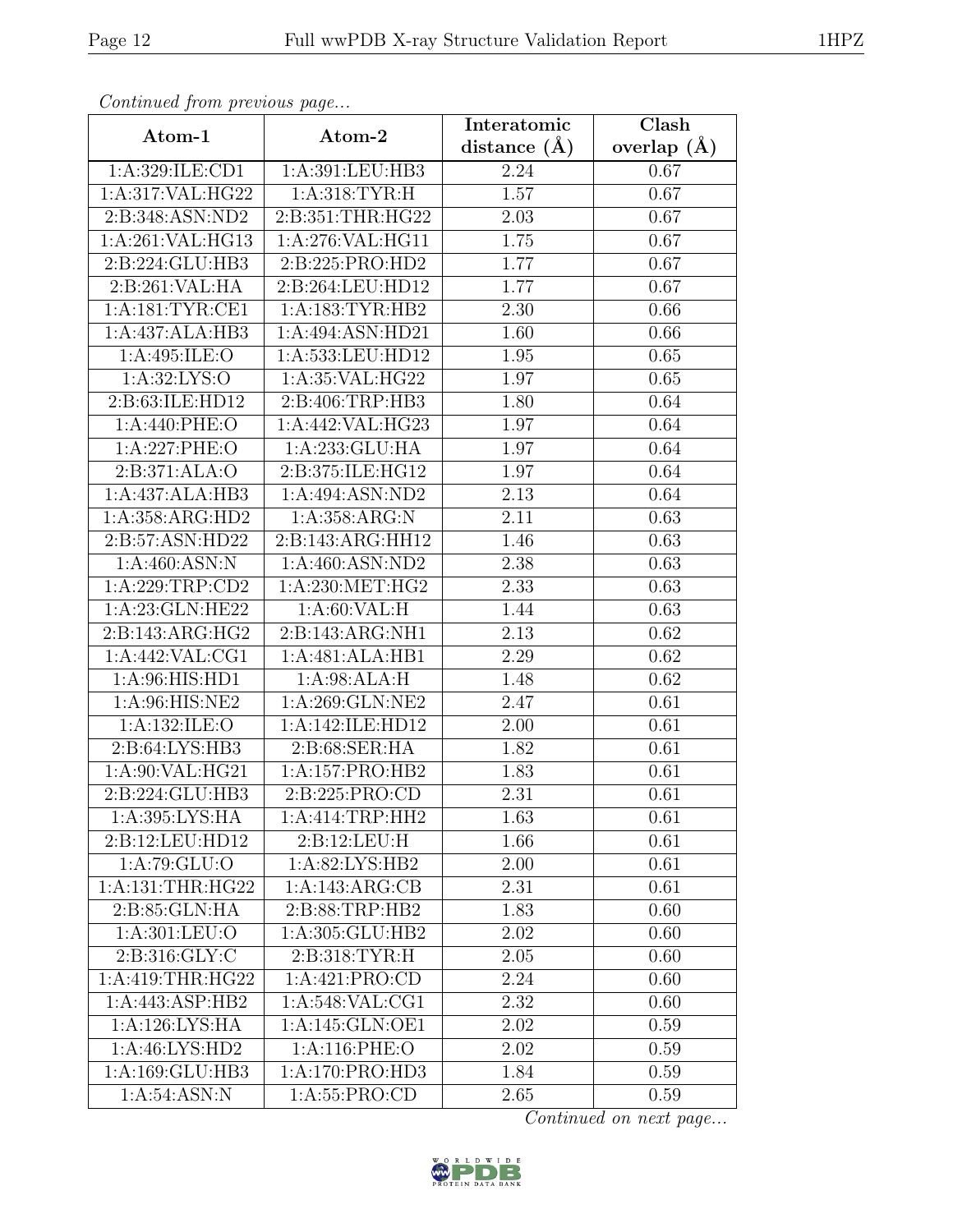| Continuation provides page              |                              | Interatomic      | Clash           |
|-----------------------------------------|------------------------------|------------------|-----------------|
| Atom-1                                  | Atom-2                       | distance $(\AA)$ | overlap $(\AA)$ |
| 1:A:81:ASN:N                            | 1:A:81:ASN:HD22              | 2.00             | 0.59            |
| 2:B:236:PRO:HA                          | 2:B:239:TRP:CG               | 2.38             | 0.59            |
| 1:A:434:ILE:HB                          | 1:A:494:ASN:HD21             | 1.68             | 0.59            |
| 2:B:38:CYS:HB3                          | 2:B:144:TYR:CE2              | 2.38             | 0.59            |
| 1: A:240:THR:CG2                        | 1:A:241:VAL:H                | 2.12             | 0.58            |
| 2:B:254:VAL:HG21                        | 2:B:288:ALA:O                | 2.04             | 0.58            |
| 1: A: 366: LYS: O                       | 1:A:370:GLU:HG3              | 2.04             | 0.58            |
| 1:A:276:VAL:HG12                        | 1:A:276:VAL:O                | 2.04             | 0.57            |
| 2:B:60:VAL:HG11                         | 2:B:130:PHE:CD2              | 2.38             | 0.57            |
| 1: A:544: GLY:O                         | 1:A:548:VAL:HG23             | 2.03             | 0.57            |
| 2:B:193:LEU:H                           | 2:B:193:LEU:HD23             | 1.70             | 0.57            |
| 1:A:20:LYS:HG2                          | 1: A:56: TYR: CB             | 2.34             | 0.57            |
| 1: A: 188: TYR: CE2                     | 3:A:561:AAP:HM51             | 2.39             | 0.57            |
| $1:A:93:G\overline{LY:H} \overline{A3}$ | 2: B: 137: ASN: OD1          | 2.05             | 0.56            |
| 1:A:191:SER:HB3                         | 1:A:198:HIS:HD2              | 1.70             | 0.56            |
| 1:A:242:GLN:HB2                         | 1:A:243:PRO:CD               | 2.34             | 0.56            |
| 1:A:169:GLU:HB3                         | 1:A:170:PRO:CD               | 2.35             | 0.56            |
| 2:B:195:ILE:HG23                        | 2:B:196:GLY:H                | 1.71             | 0.56            |
| 2:B:366:LYS:O                           | 2:B:370:GLU:HG3              | 2.05             | 0.56            |
| 1: A:266:TRP:O                          | 1:A:269:GLN:HG3              | 2.06             | 0.56            |
| 2: B: 154: LYS: HG2                     | 2:B:184:MET:SD               | 2.46             | 0.56            |
| 1:A:191:SER:HB3                         | 1:A:198:HIS:CD2              | 2.40             | 0.56            |
| 2:B:206:ARG:HB3                         | 2:B:206:ARG:NH1              | 2.20             | 0.56            |
| 1:A:295:LEU:HD12                        | 1:A:295:LEU:N                | 2.15             | 0.56            |
| 1: A: 188: TYR: HB3                     | 3:A:561:AAP:HA               | 1.88             | 0.56            |
| 1:A:420:PRO:HB2                         | 1:A:421:PRO:CD               | 2.36             | 0.56            |
| 2:B:29:GLU:HG3                          | 2:B:30:LYS:N                 | 2.21             | 0.56            |
| 1:A:438:GLU:HG2                         | 1:A:460:ASN:HD21             | 1.71             | 0.55            |
| 2:B:50:ILE:HD11                         | 2:B:144:TYR:O                | 2.07             | 0.55            |
| 2:B:297:GLU:CG                          | 2:B:298:GLU:H                | 2.19             | 0.55            |
| 1:A:420:PRO:HB2                         | 1:A:421:PRO:HD3              | 1.88             | 0.55            |
| 1: A:518: VAL:O                         | 1:A:522:ILE:HG13             | 2.07             | 0.55            |
| 1: A:58:THR:HG22                        | 1: A:59: PRO:HD2             | 1.88             | 0.55            |
| 1:A:275:LYS:H                           | 1:A:306:ASN:HD21             | 1.54             | 0.55            |
| 1: A:240:THR:OG1                        | 1:A:315:HIS:HA               | 2.07             | 0.54            |
| 2: B:27:THR:O                           | 2:B:31:ILE:HG13              | 2.08             | 0.54            |
| 1:A:34:LEU:HD13                         | 1:A:132:ILE:HG21             | 1.90             | 0.54            |
| 1:A:116:PHE:HA                          | 1:A:148:VAL:HG21             | 1.88             | 0.54            |
| 2:B:49:LYS:HA                           | 2:B:143:ARG:O                | 2.06             | 0.54            |
| 2:B:142:ILE:H                           | 2:B:142:ILE:HD12             | 1.71             | 0.54            |
| 1:A:439:THR:H                           | $1:A:460:ASN:N\overline{D2}$ | 2.05             | 0.54            |

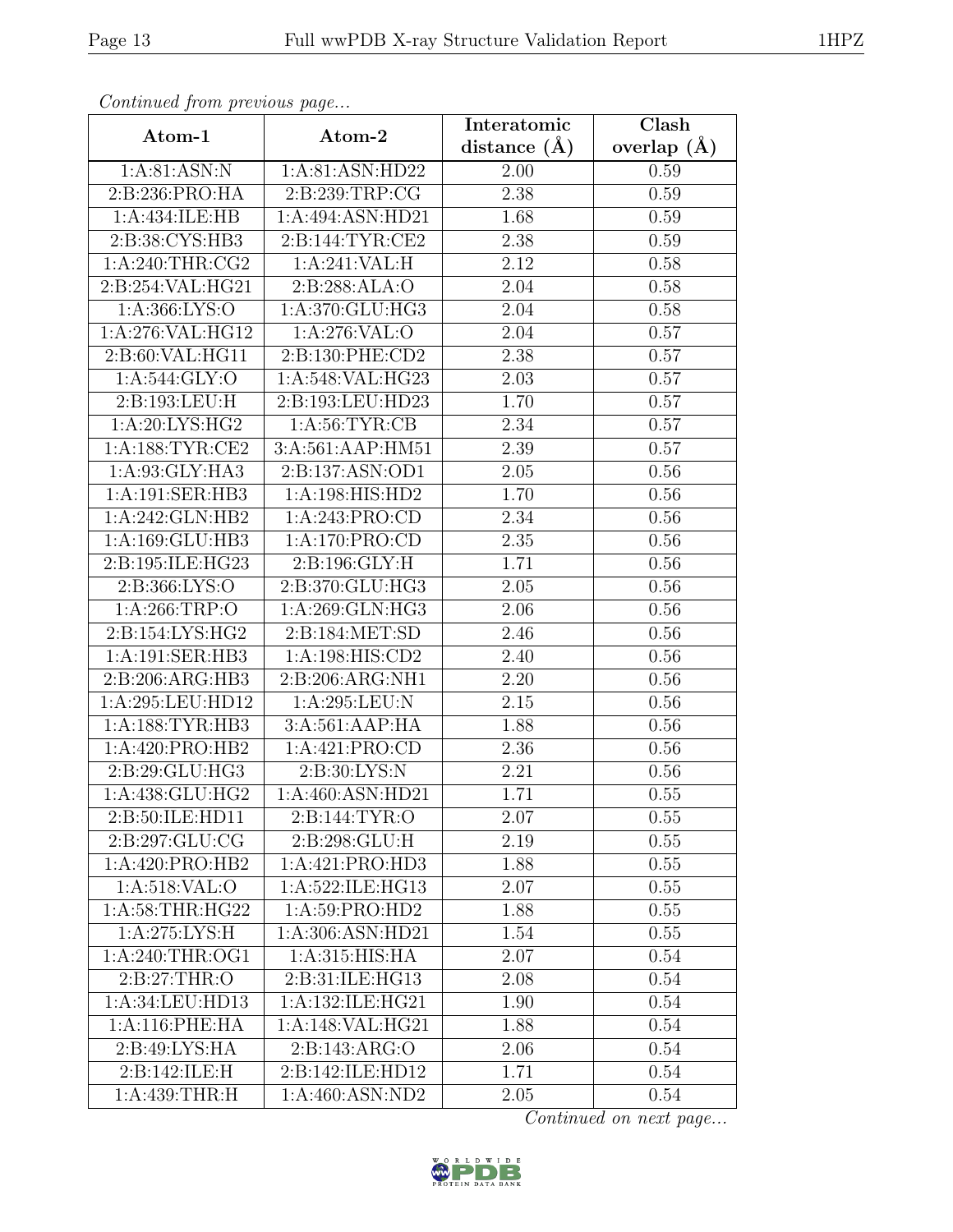| Continuation procession page |                    | Interatomic      | $\overline{\text{Clash}}$ |
|------------------------------|--------------------|------------------|---------------------------|
| Atom-1                       | Atom-2             | distance $(\AA)$ | overlap $(\AA)$           |
| 2:B:132:ILE:HB               | 2:B:142:ILE:HD13   | 1.90             | 0.54                      |
| 1: A:398:TRP:O               | 1:A:401:TRP:HB3    | 2.07             | 0.54                      |
| 2: B:84:THR:OG1              | 2:B:85:GLN:N       | 2.40             | 0.54                      |
| 2:B:330:GLN:HG2              | 2:B:338:THR:OG1    | 2.08             | 0.54                      |
| 1:A:330:GLN:NE2              | 1:A:340:GLN:HE22   | 2.06             | 0.54                      |
| 1:A:429:LEU:HD12             | 1:A:429:LEU:N      | 2.23             | 0.54                      |
| 2:B:56:TYR:HE2               | 2:B:126:LYS:HE2    | 1.73             | 0.54                      |
| 2:B:339:TYR:CG               | 2:B:375:ILE:HD12   | 2.43             | 0.54                      |
| 2:B:254:VAL:HG12             | 2:B:258:GLN:HE21   | 1.73             | 0.53                      |
| 2:B:62:ALA:HB1               | 2:B:71:TRP:CE3     | 2.44             | 0.53                      |
| 1: A:53: GLU: C              | 1:A:55:PRO:HD2     | 2.29             | 0.53                      |
| 2:B:28:GLU:HG2               | 2:B:32:LYS:HE3     | 1.91             | 0.53                      |
| 1:A:229:TRP:CE2              | 1: A:230:MET:HG2   | 2.43             | 0.53                      |
| 1:A:254:VAL:HG23             | 1:A:291:GLU:HG3    | 1.90             | 0.53                      |
| 1:A:357:MET:C                | 1:A:359:GLY:H      | 2.12             | 0.53                      |
| 2:B:85:GLN:HG3               | 2:B:154:LYS:HB3    | 1.89             | 0.52                      |
| 2: B: 130: PHE: CZ           | 2:B:144:TYR:HB2    | 2.44             | 0.52                      |
| 2:B:156:SER:N                | 2:B:157:PRO:HD2    | 2.24             | 0.52                      |
| 2:B:306:ASN:O                | 2:B:309:ILE:HG22   | 2.09             | 0.52                      |
| 1:A:390:LYS:HD2              | 1:A:417:VAL:HG23   | 1.90             | 0.52                      |
| 2:B:63:ILE:CG2               | 2: B:64: LYS:N     | 2.72             | 0.52                      |
| 1:A:99:GLY:HA2               | 1:A:383:TRP:HE1    | 1.75             | 0.52                      |
| 1:A:205:LEU:O                | 1:A:208:HIS:HB3    | 2.10             | 0.52                      |
| 1: A: 330: GLN: CD           | 1:A:340:GLN:HE22   | 2.12             | 0.52                      |
| 1:A:254:VAL:HG13             | 1:A:283:LEU:HD11   | 1.91             | 0.52                      |
| 2:B:63:ILE:HG23              | 2:B:406:TRP:O      | 2.09             | 0.52                      |
| 1:A:114:ALA:HB1              | 1: A:160: PHE: HE1 | 1.67             | 0.52                      |
| 1:A:125:ARG:NH1              | 1:A:147:ASN:HD22   | 2.07             | 0.52                      |
| 1:A:329:ILE:HD12             | 1:A:329:ILE:N      | 2.24             | 0.52                      |
| 2:B:32:LYS:NZ                | 2:B:32:LYS:CB      | 2.73             | 0.52                      |
| 2: B:65: LYS:H               | 2:B:72:ARG:HG3     | 1.74             | 0.51                      |
| 2:B:339:TYR:CD2              | 2:B:375:ILE:HD12   | 2.44             | 0.51                      |
| 2:B:421:PRO:C                | 2:B:423:VAL:H      | 2.14             | 0.51                      |
| 1:A:520:GLN:O                | 1:A:524:GLN:HG2    | 2.10             | 0.51                      |
| 2:B:380:ILE:O                | 2:B:384:GLY:N      | 2.43             | 0.51                      |
| 2:B:158:ALA:O                | 2:B:161:GLN:HB3    | 2.10             | 0.51                      |
| 1:A:19:PRO:O                 | 1: A:56: TYR: HB2  | 2.10             | 0.51                      |
| 1:A:112:GLY:C                | 1:A:114:ALA:H      | 2.14             | 0.51                      |
| 2:B:195:ILE:HG23             | 2:B:196:GLY:N      | 2.25             | 0.51                      |
| 1: A: 188: TYR: O            | 3:A:561:AAP:N      | 2.43             | 0.51                      |
| 2:B:50:ILE:HD12              | 2:B:143:ARG:HB3    | 1.93             | 0.51                      |

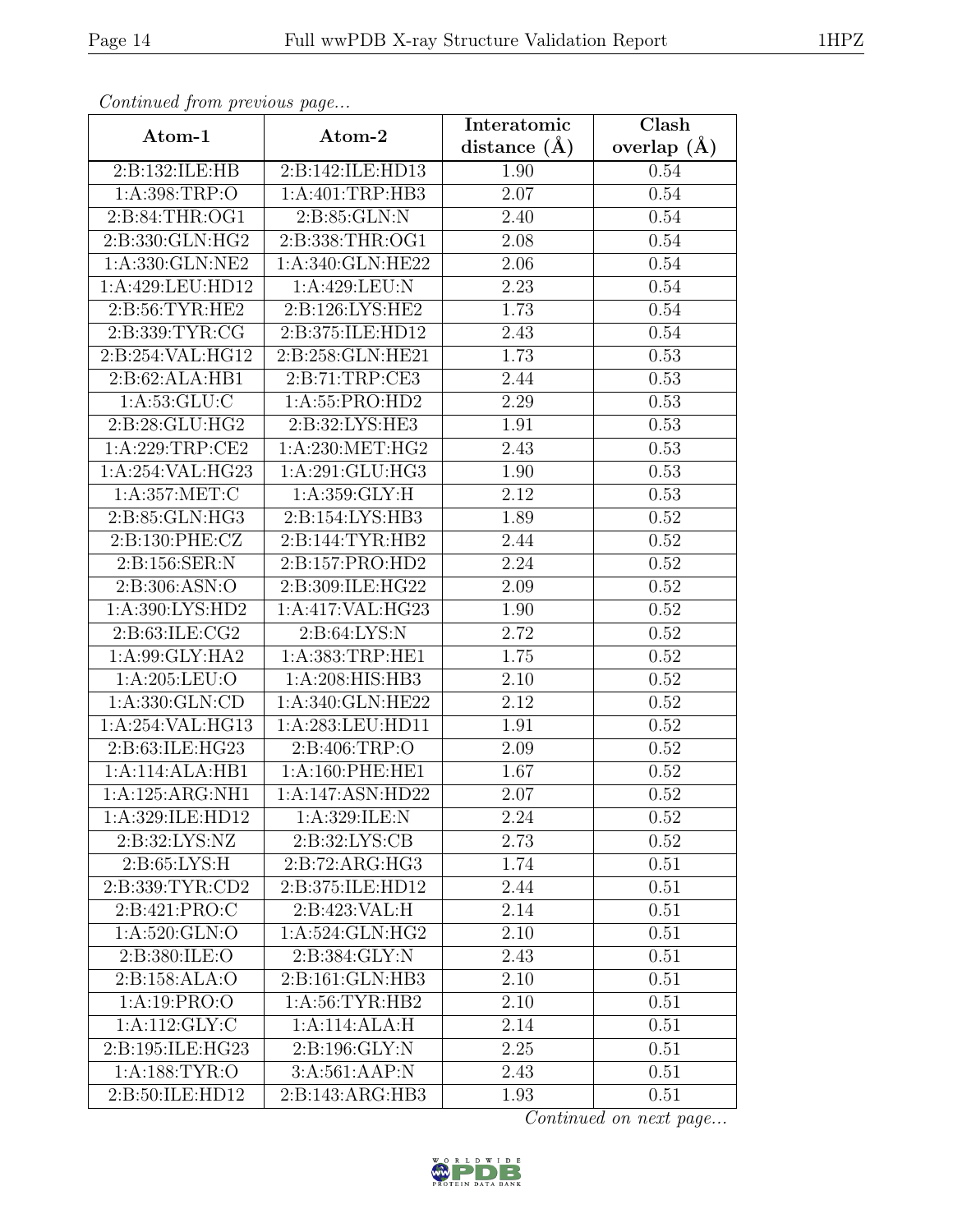| Continual from protious page |                    | Interatomic      | $\overline{\text{Clash}}$ |
|------------------------------|--------------------|------------------|---------------------------|
| Atom-1                       | Atom-2             | distance $(\AA)$ | overlap $(\AA)$           |
| 1:A:442:VAL:HG12             | 1:A:443:ASP:N      | 2.25             | 0.51                      |
| 2:B:163:SER:O                | 2:B:167:ILE:HG13   | 2.10             | 0.51                      |
| 1: A:28: GLU:O               | 1:A:31:ILE:HG22    | 2.11             | 0.51                      |
| 1: A:58:THR:CG2              | 1:A:59:PRO:HD2     | 2.40             | 0.51                      |
| 2:B:356:ARG:NH2              | 2:B:357:MET:CB     | 2.74             | 0.51                      |
| 2: B:377:THR:HA              | 2:B:380:ILE:HG13   | 1.91             | 0.51                      |
| 1: A:23: GLN:OE1             | 1:A:60:VAL:HG23    | 2.11             | 0.50                      |
| 1:A:116:PHE:O                | 1:A:148:VAL:HG11   | 2.11             | 0.50                      |
| 1: A:342:TYR:HA              | 1:A:349:LEU:HB2    | 1.93             | 0.50                      |
| 2:B:13:LYS:HD3               | 2: B:16: MET:SD    | 2.51             | 0.50                      |
| 2:B:111:VAL:N                | 2:B:185:ASP:O      | 2.38             | 0.50                      |
| 1:A:253:THR:O                | 1:A:257:ILE:HG13   | 2.11             | 0.50                      |
| 2: B:351:THR:HB              | 2:B:429:LEU:HD22   | 1.92             | 0.50                      |
| 2:B:398:TRP:C                | 2: B:400: THR:H    | 2.14             | 0.50                      |
| 1:A:240:THR:HA               | 1:A:270:ILE:CD1    | 2.41             | 0.50                      |
| 2: B:44: GLU: C              | 2: B:46: LYS:H     | 2.14             | 0.50                      |
| 1:A:452:LEU:HD12             | 1:A:452:LEU:O      | 2.12             | 0.49                      |
| 2:B:303:LEU:O                | 2:B:307:ARG:HB2    | 2.12             | 0.49                      |
| 1:A:380:ILE:O                | 1:A:384:GLY:HA2    | 2.12             | 0.49                      |
| 1: A: 388: LYS: HD2          | 1:A:413:GLU:HB3    | 1.93             | 0.49                      |
| 1: A:510: PRO:O              | 1: A:511: ASP:HB3  | 2.13             | 0.49                      |
| 1:A:295:LEU:H                | 1:A:295:LEU:CD1    | 2.12             | 0.49                      |
| 1: A: 188: TYR: CD1          | 1: A: 188: TYR: N  | 2.80             | 0.49                      |
| 1:A:258:GLN:HE21             | 1:A:283:LEU:HD21   | 1.78             | 0.49                      |
| 1:A:270:ILE:O                | 1:A:272:PRO:HD3    | 2.12             | 0.49                      |
| 1: A:377:THR:O               | 1:A:381:VAL:HG23   | 2.12             | 0.49                      |
| 1:A:433:PRO:HA               | 1: A: 532: TYR: CG | 2.47             | 0.49                      |
| 1:A:233:GLU:CB               | 1:A:242:GLN:HG2    | 2.43             | 0.49                      |
| 1:A:255:ASN:HB2              | 1:A:289:LEU:HB2    | 1.94             | 0.49                      |
| 2:B:120:LEU:HD23             | 2:B:125:ARG:HG2    | 1.93             | 0.49                      |
| 1:A:20:LYS:HG2               | 1: A:56: TYR:HB3   | 1.95             | 0.49                      |
| 1:A:229:TRP:O                | 1:A:232:TYR:HB2    | 2.12             | 0.49                      |
| 1:A:240:THR:HA               | 1:A:270:ILE:HD11   | 1.94             | 0.49                      |
| 1:A:106:VAL:HG13             | 1:A:189:VAL:O      | 2.13             | 0.49                      |
| 2:B:289:LEU:HD23             | 2:B:290:THR:N      | 2.17             | 0.49                      |
| 2:B:356:ARG:HE               | 2: B: 357: MET: N  | 2.11             | 0.49                      |
| 2:B:295:LEU:HD23             | 2:B:296:THR:H      | 1.78             | 0.49                      |
| 2:B:44:GLU:O                 | 2: B:46: LYS:N     | 2.46             | 0.49                      |
| 1:A:77:PHE:HB3               | 1:A:80:LEU:HB3     | 1.95             | 0.48                      |
| 1:A:507:GLN:O                | 1:A:509:GLN:HG3    | 2.13             | 0.48                      |
| 1:A:189:VAL:C                | 3:A:561:AAP:HN2    | 2.17             | 0.48                      |

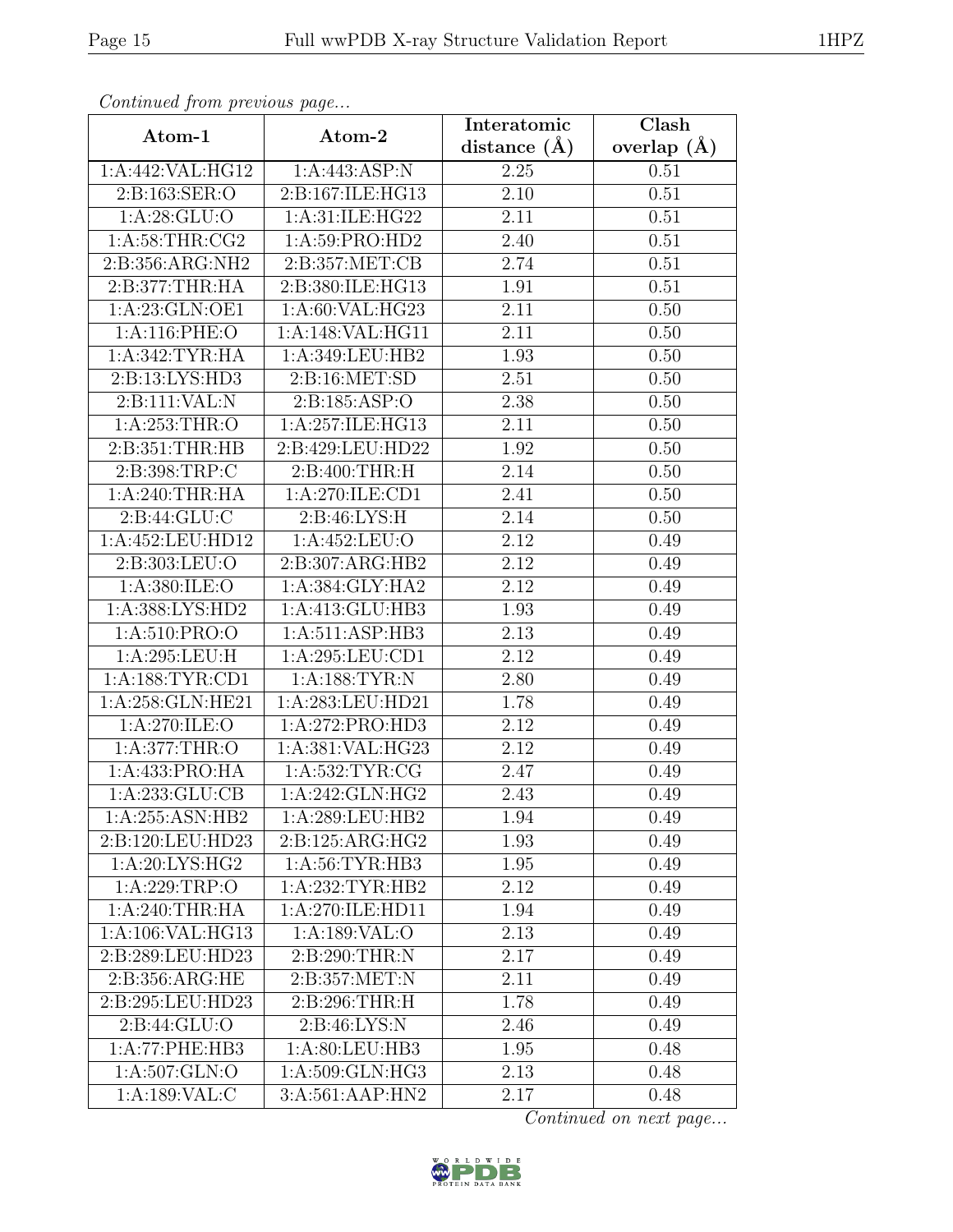| Continuea from previous page |                     | Interatomic       | Clash         |
|------------------------------|---------------------|-------------------|---------------|
| Atom-1                       | Atom-2              | distance $(A)$    | overlap $(A)$ |
| 1:A:549:ASP:HA               | 1:A:552:VAL:HG22    | 1.95              | 0.48          |
| 1:A:509:GLN:N                | 1:A:510:PRO:CD      | 2.76              | 0.48          |
| 2: B:30: LYS:O               | 2:B:34:LEU:HG       | 2.14              | 0.48          |
| 2:B:270:ILE:HG13             | 2:B:346:PHE:HD1     | 1.79              | 0.48          |
| 1: A: 183: TYR: CE2          | 1:A:184:MET:HG3     | 2.48              | 0.48          |
| 2:B:12:LEU:HB3               | 2:B:84:THR:HG22     | 1.95              | 0.48          |
| 1: A:483: TYR:O              | 1:A:487:GLN:HG3     | 2.13              | 0.48          |
| 1:A:317:VAL:HG22             | 1: A:318: TYR:N     | 2.28              | 0.48          |
| 1:A:363:ASN:HD21             | 1:A:425:LEU:HD21    | 1.79              | 0.48          |
| 1: A:56: TYR:O               | 1:A:129:ALA:HB3     | 2.14              | 0.47          |
| 2: B:410: TRP:O              | 2: B:410: TRP:CE3   | 2.68              | 0.47          |
| 2:B:109:LEU:O                | 2:B:109:LEU:HD12    | 2.14              | 0.47          |
| 1:A:84:THR:HG22              | 1:A:124:PHE:CZ      | 2.42              | 0.47          |
| 1: A:240:THR:CG2             | 1:A:241:VAL:N       | 2.70              | 0.47          |
| 2:B:12:LEU:HD12              | 2:B:12:LEU:N        | 2.28              | 0.47          |
| 2: B:296:THR:HB              | 2:B:297:GLU:H       | 1.54              | 0.47          |
| 1:A:329:ILE:HG23             | 1:A:339:TYR:HB3     | 1.96              | 0.47          |
| 3:A:561:AAP:CL2              | 3: A:561: AAP:O     | 2.70              | 0.47          |
| 2:B:297:GLU:HG3              | 2: B:298: GLU: H    | 1.80              | 0.47          |
| 2:B:379:SER:O                | 2:B:383:TRP:N       | 2.42              | 0.47          |
| 1: A: 188: TYR: CD2          | 3:A:561:AAP:HM51    | 2.50              | 0.46          |
| 2:B:344:GLU:HG3              | 2:B:345:PRO:HD2     | 1.97              | 0.46          |
| 1: A:89: GLU:CB              | 1:A:92:LEU:HB2      | 2.44              | 0.46          |
| 1:A:186:ASP:CB               | 1: A: 188: TYR: HE1 | $\overline{2.16}$ | 0.46          |
| 2:B:356:ARG:HE               | 2:B:357:MET:H       | 1.64              | 0.46          |
| 1: A:225: PRO:CB             | 1:A:226:PRO:HD3     | 2.41              | 0.46          |
| 1:A:23:GLN:HE22              | 1: A:60: VAL: N     | 2.12              | 0.46          |
| 1: A: 188: TYR: C            | 3:A:561:AAP:HN1     | 2.19              | 0.46          |
| 2:B:112:GLY:CA               | 2:B:185:ASP:HB3     | 2.46              | 0.46          |
| 1:A:218:ASP:HB3              | 1:A:222:GLN:OE1     | 2.16              | 0.45          |
| 2:B:94:ILE:HG12              | 2:B:161:GLN:OE1     | 2.16              | 0.45          |
| 1:A:117:SER:HB2              | 1:A:214:LEU:CD2     | 2.44              | 0.45          |
| 1:A:368:LEU:O                | 1:A:371:ALA:HB3     | 2.17              | 0.45          |
| 1: A:8: VAL:CG2              | 1:A:159:ILE:HG12    | 2.47              | 0.45          |
| 1:A:341:ILE:O                | 1: A:349:LEU:HB3    | 2.16              | 0.45          |
| 2:B:11:LYS:HA                | 2:B:11:LYS:HD3      | 1.73              | 0.45          |
| 2:B:81:ASN:OD1               | 2:B:153:TRP:HD1     | 1.99              | 0.45          |
| 1:A:57:ASN:HD22              | 1:A:131:THR:HG23    | 1.81              | 0.45          |
| 1:A:328:GLU:HA               | 1: A:390: LYS:O     | 2.17              | 0.45          |
| 1:A:329:ILE:HD12             | 1:A:390:LYS:O       | 2.16              | 0.45          |
| 2:B:49:LYS:CG                | 2:B:144:TYR:CE1     | 3.00              | 0.45          |

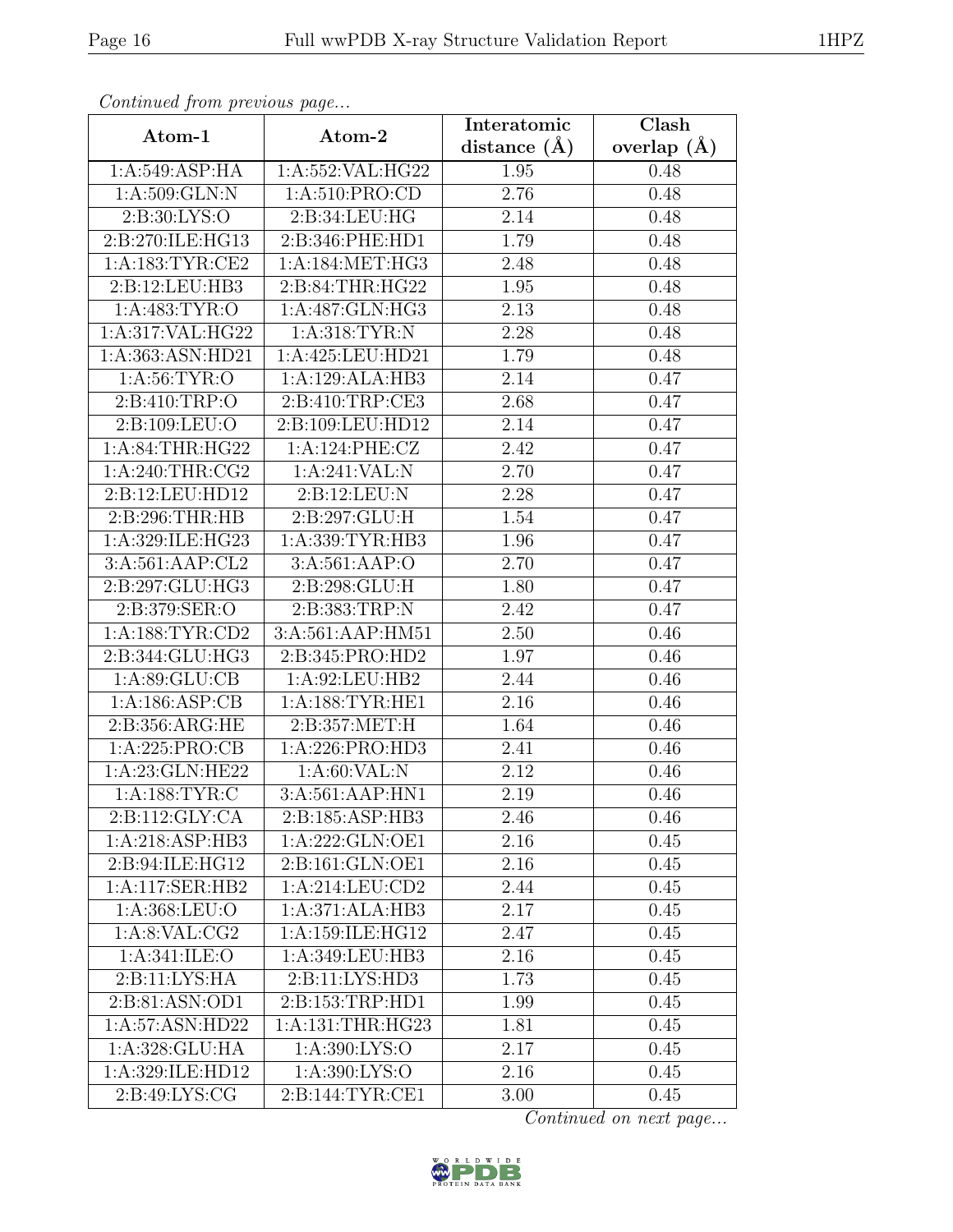| Continued from previous page |                                  | Interatomic       | Clash           |
|------------------------------|----------------------------------|-------------------|-----------------|
| Atom-1                       | Atom-2                           | distance $(A)$    | overlap $(\AA)$ |
| 2:B:336:GLN:HA               | 2:B:354:TYR:O                    | 2.16              | 0.45            |
| 1:A:181:TYR:HE1              | 1:A:183:TYR:HB2                  | 1.79              | 0.45            |
| 2:B:104:LYS:HB3              | 2:B:192:ASP:HA                   | 1.98              | 0.45            |
| 2:B:170:PRO:HB2              | 2:B:208:HIS:NE2                  | 2.31              | 0.45            |
| 2:B:369:THR:HG22             | 2:B:370:GLU:N                    | 2.32              | 0.45            |
| 2:B:53:GLU:H                 | 2:B:53:GLU:HG3                   | 1.56              | 0.44            |
| 2:B:78:ARG:NH1               | 2:B:412:PRO:O                    | 2.50              | 0.44            |
| 1: A:81: ASN: N              | 1:A:81:ASN:ND2                   | 2.65              | 0.44            |
| 1:A:288:ALA:HB3              | 1:A:291:GLU:HG2                  | 1.99              | 0.44            |
| 2: B: 377: THR: HA           | 2:B:380:ILE:CG1                  | 2.47              | 0.44            |
| 1:A:159:ILE:O                | 1:A:162:SER:HB3                  | 2.17              | 0.44            |
| 1:A:387:PRO:HG2              | 1:A:389:PHE:CE1                  | 2.52              | 0.44            |
| 1:A:461:LYS:HB3              | 1:A:461:LYS:HZ3                  | 1.77              | 0.44            |
| 1:A:484:LEU:O                | 1:A:486:LEU:N                    | 2.51              | 0.44            |
| 2:B:21:VAL:HB                | 2:B:59:PRO:HD3                   | 1.99              | 0.44            |
| 2:B:319:TYR:O                | 2:B:321:PRO:HD3                  | 2.18              | 0.44            |
| 1: A: 438: GLU: CG           | 1:A:460:ASN:HD21                 | 2.30              | 0.44            |
| 2:B:185:ASP:N                | 2:B:185:ASP:OD1                  | 2.47              | 0.44            |
| 1:A:182:GLN:HG2              | 1:A:183:TYR:N                    | 2.33              | 0.44            |
| 2:B:57:ASN:HD22              | 2:B:143:ARG:NH1                  | 2.14              | 0.44            |
| 2:B:356:ARG:CZ               | 2:B:357:MET:HB3                  | 2.47              | 0.44            |
| 1:A:99:GLY:HA2               | 1:A:383:TRP:NE1                  | 2.31              | 0.44            |
| 2:B:88:TRP:HA                | $2: B:91: \overline{GLN:HB3}$    | 2.00              | 0.44            |
| 2:B:191:SER:OG               | 2:B:198:HIS:CD2                  | 2.71              | 0.44            |
| 1: A:57: ASN: CG             | 1: A:58:THR:H                    | 2.20              | 0.44            |
| 1:A:240:THR:HG23             | 1:A:270:ILE:HD12                 | 2.00              | 0.44            |
| 2:B:49:LYS:HG2               | $2: B: 144: TYR: \overline{CE1}$ | 2.52              | 0.44            |
| 2: B:56: TYR: CE2            | 2: B: 126: LYS: HE2              | 2.50              | 0.44            |
| 1:A:117:SER:CB               | 1:A:214:LEU:HD23                 | 2.44              | 0.44            |
| 1:A:450:THR:OG1              | 1:A:452:LEU:HG                   | 2.18              | 0.44            |
| 1:A:483:TYR:HA               | 1:A:486:LEU:HD12                 | 2.00              | 0.44            |
| 2:B:289:LEU:C                | 2:B:291:GLU:H                    | 2.21              | 0.44            |
| 1:A:57:ASN:ND2               | 1:A:131:THR:N                    | 2.57              | 0.44            |
| 2:B:318:TYR:CZ               | 2:B:320:ASP:HB2                  | 2.53              | 0.44            |
| 1:A:95:PRO:HD2               | 1:A:229:TRP:HH2                  | 1.83              | 0.43            |
| 1: A: 120: LEU: N            | 1:A:147:ASN:O                    | $\overline{2.51}$ | 0.43            |
| 1:A:373:GLN:O                | 1: A:374: LYS: C                 | 2.55              | 0.43            |
| 1:A:539:HIS:C                | $1: A:541: \overline{GLY:H}$     | 2.20              | 0.43            |
| 2:B:213:GLY:C                | 2:B:215:THR:H                    | 2.20              | 0.43            |
| 2:B:363:ASN:HB3              | 2:B:366:LYS:HB3                  | 2.00              | 0.43            |
| $1: A:118:\overline{VAL}:O$  | 1:A:148:VAL:HA                   | 2.18              | 0.43            |

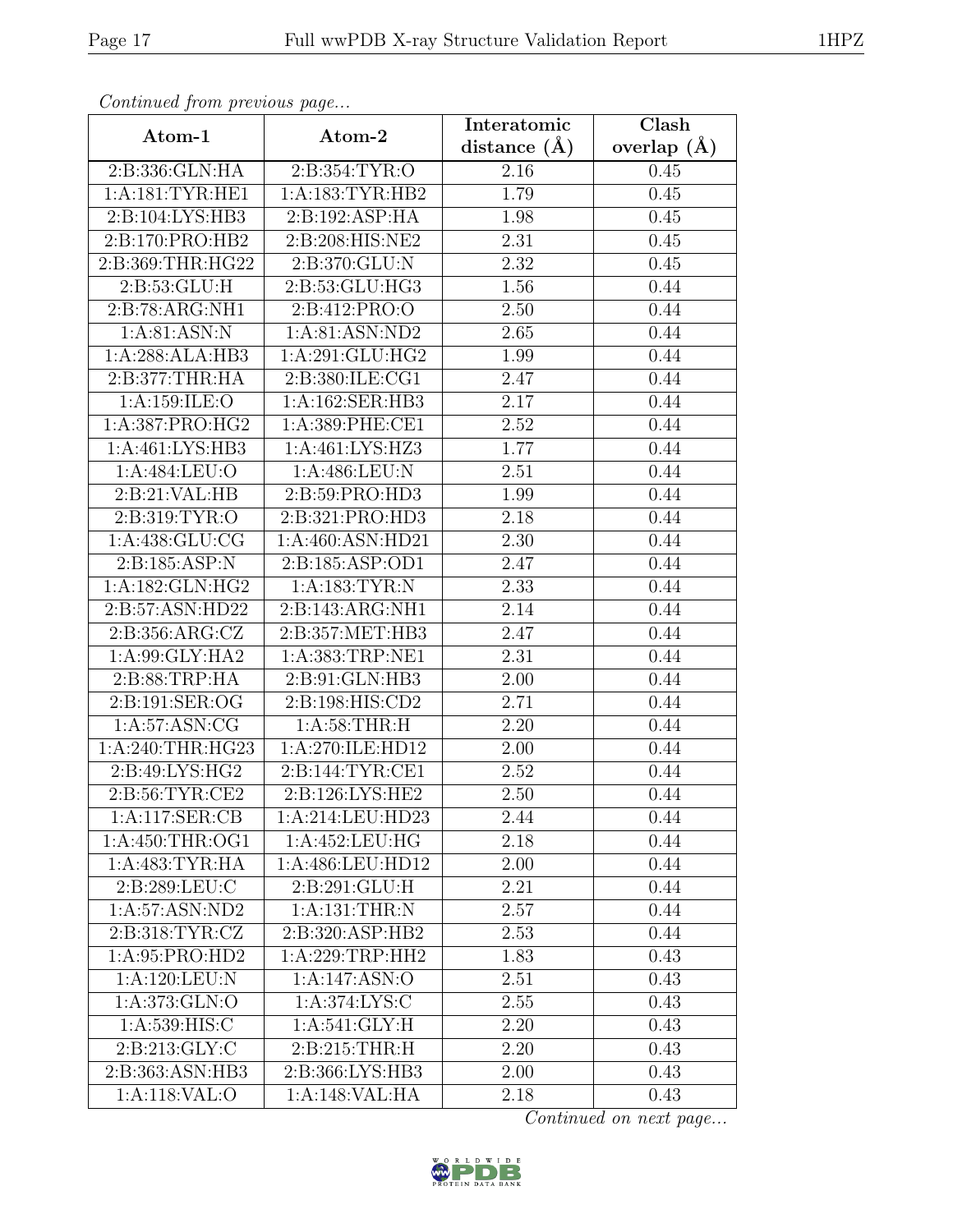| Continua from previous page |                   | Interatomic    | Clash           |
|-----------------------------|-------------------|----------------|-----------------|
| Atom-1                      | Atom-2            | distance $(A)$ | overlap $(\AA)$ |
| 2:B:295:LEU:HD23            | 2:B:296:THR:N     | 2.33           | 0.43            |
| 1:A:429:LEU:HD12            | 1:A:429:LEU:H     | 1.84           | 0.43            |
| 2:B:29:GLU:HA               | 2: B:32: LYS: NZ  | 2.34           | 0.43            |
| 1:A:244:ILE:HG13            | 1: A:244: ILE: O  | 2.19           | 0.43            |
| 1:A:274:ILE:HD11            | 1:A:310:LEU:HD13  | 2.00           | 0.43            |
| 2: B: 222: GLN: CB          | 2:B:227:PHE:HD1   | 2.30           | 0.43            |
| 2:B:271:TYR:HB2             | 2:B:274:ILE:HD11  | 2.01           | 0.43            |
| 1: A:95: PRO:HA             | 2:B:136:ASN:O     | 2.18           | 0.43            |
| 2:B:100:LEU:HG              | 2:B:381:VAL:HG13  | 1.99           | 0.43            |
| 2:B:118:VAL:O               | 2:B:148:VAL:HB    | 2.18           | 0.43            |
| 2:B:286:THR:HG22            | 2:B:286:THR:O     | 2.19           | 0.43            |
| 1: A:201: LYS:O             | 1:A:204:GLU:HB2   | 2.17           | 0.43            |
| 1:A:216:THR:HG22            | 1:A:218:ASP:OD1   | 2.18           | 0.43            |
| 1:A:406:TRP:CD2             | 1:A:407:GLN:N     | 2.86           | 0.43            |
| 2:B:46:LYS:C                | 2:B:147:ASN:HD22  | 2.21           | 0.43            |
| 2: B:63: ILE: HG22          | 2: B:64: LYS:H    | 1.79           | 0.43            |
| 2:B:120:LEU:HB2             | 2:B:148:VAL:O     | 2.17           | 0.43            |
| 1: A:278: GLN: H            | 1:A:278:GLN:HG2   | 1.61           | 0.43            |
| 2: B: 43: LYS:C             | 2:B:45:GLY:H      | 2.22           | 0.43            |
| 2:B:388:LYS:HA              | 2:B:413:GLU:O     | 2.19           | 0.43            |
| 1: A: 135: ILE:C            | 1:A:137:ASN:H     | 2.22           | 0.43            |
| 1:A:410:TRP:HB2             | 2:B:365:VAL:HG23  | 2.01           | 0.43            |
| 1:A:460:ASN:HB3             | 2: B:288: ALA: HA | 2.00           | 0.43            |
| 2:B:100:LEU:O               | 2:B:103:ASN:HB2   | 2.17           | 0.43            |
| 2:B:423:VAL:HG12            | 2: B: 423: VAL: O | 2.17           | 0.43            |
| 1:A:320:ASP:HA              | 1:A:321:PRO:HD2   | 1.80           | 0.43            |
| 1:A:498:ASP:HB2             | 1:A:538:ALA:HA    | 2.00           | 0.43            |
| 2:B:353:LYS:HE2             | 2:B:353:LYS:HB3   | 1.84           | 0.43            |
| 1:A:8:VAL:HG21              | 1:A:159:ILE:HG12  | 2.01           | 0.43            |
| 1: A:39:THR:HG22            | 1: A:39:THR:O     | 2.19           | 0.43            |
| 1: A:46: LYS:CD             | 1:A:116:PHE:O     | 2.67           | 0.43            |
| 2:B:149:LEU:HA              | 2:B:150:PRO:HD3   | 1.80           | 0.43            |
| 1:A:276:VAL:HG13            | 1:A:279:LEU:HB3   | 2.01           | 0.42            |
| 1:A:433:PRO:HD3             | 2:B:255:ASN:HD22  | 1.83           | 0.42            |
| 1:A:433:PRO:HD3             | 2:B:255:ASN:ND2   | 2.33           | 0.42            |
| 1:A:106:VAL:HG12            | 1: A:107:THR:N    | 2.34           | 0.42            |
| 1:A:174:GLN:H               | 1:A:174:GLN:HG2   | 1.49           | 0.42            |
| 1:A:391:LEU:HD13            | 1:A:393:ILE:HG22  | 2.00           | 0.42            |
| 1: A: 156: SER: HB2         | 1:A:157:PRO:HD3   | 2.01           | 0.42            |
| 2:B:289:LEU:CD2             | 2:B:290:THR:H     | 2.19           | 0.42            |
| 1:A:43:LYS:HB3              | 1:A:43:LYS:HE2    | 1.89           | 0.42            |

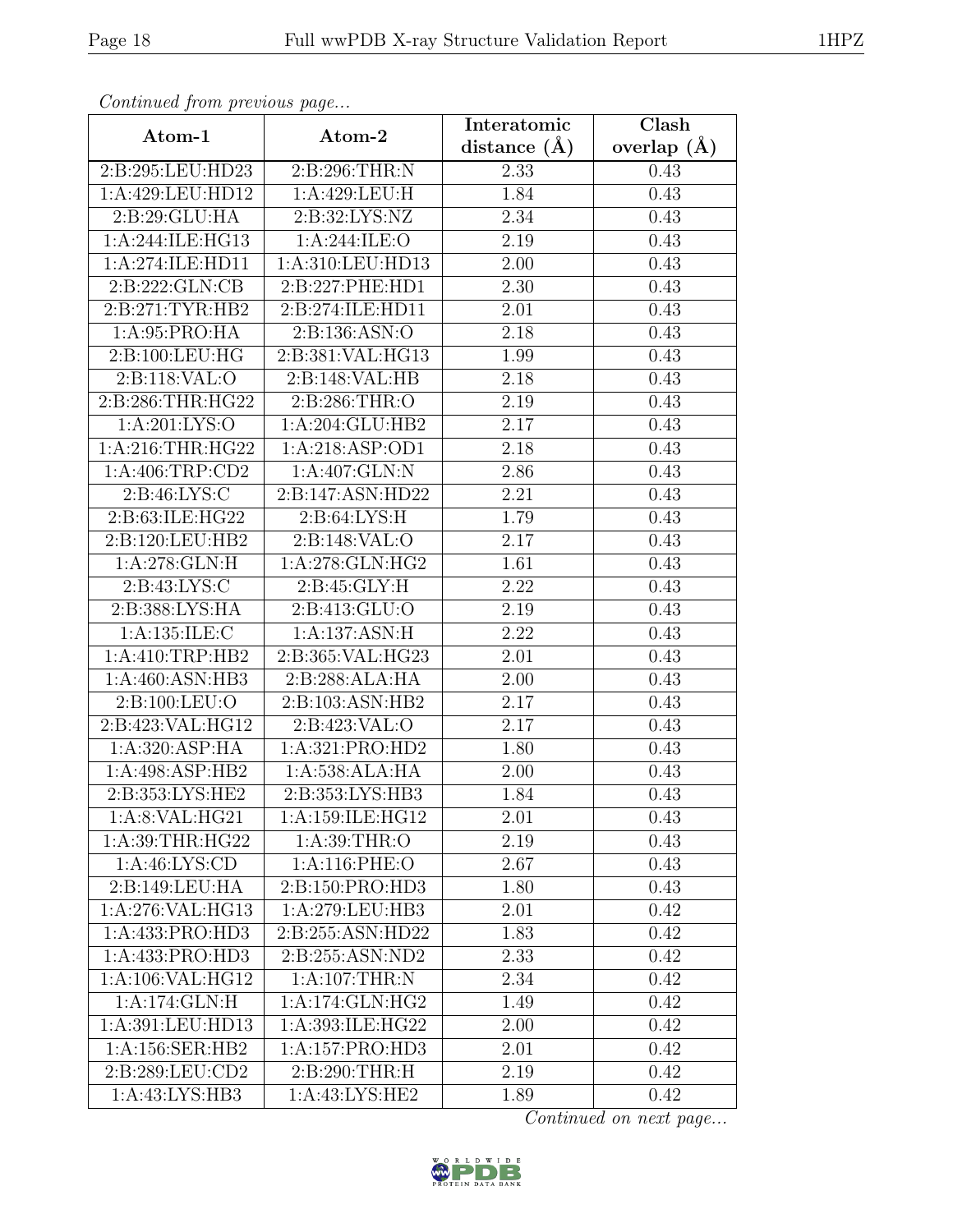| Continueu from pretious page |                             | Interatomic       | $\overline{\text{Clash}}$ |
|------------------------------|-----------------------------|-------------------|---------------------------|
| Atom-1                       | Atom-2                      | distance $(A)$    | overlap $(A)$             |
| 1: A:439:THR:H               | 1:A:460:ASN:HD21            | 1.66              | 0.42                      |
| 2:B:63:ILE:CG2               | 2: B:64: LYS:H              | $\overline{2.32}$ | 0.42                      |
| 1:A:3:SER:HB3                | 1:A:119:PRO:HD3             | 2.01              | 0.42                      |
| $1:$ A:120:LEU:HD23          | 1:A:125:ARG:HD3             | 2.01              | 0.42                      |
| 1:A:485:ALA:O                | 1:A:489:SER:HB3             | 2.19              | 0.42                      |
| 2: B:65: LYS:O               | 2: B:66: LYS:C              | 2.57              | 0.42                      |
| 2: B: 316: GLY:O             | 2:B:318:TYR:N               | 2.51              | 0.42                      |
| 1:A:5:ILE:HD12               | 1: A:6: GLU:OE2             | 2.20              | 0.42                      |
| 1: A:61: PHE:HD1             | 1: A:61:PHE:HA              | 1.71              | 0.42                      |
| 2:B:142:ILE:HD12             | 2:B:142:ILE:N               | 2.34              | 0.42                      |
| 1:A:463:ARG:NH2              | 1:A:488:ASP:O               | 2.53              | 0.42                      |
| 2:B:380:ILE:H                | 2:B:380:ILE:HG12            | 1.71              | 0.42                      |
| 1:A:171:PHE:C                | 1:A:173:LYS:H               | 2.23              | 0.42                      |
| 1:A:278:GLN:HE21             | 1:A:278:GLN:HB3             | 1.65              | 0.42                      |
| 1:A:461:LYS:HB3              | 1:A:461:LYS:HZ2             | 1.83              | 0.42                      |
| 2: B:202: ILE: HG22          | 2:B:206:ARG:HD2             | 2.02              | 0.42                      |
| 2:B:316:GLY:C                | 2:B:318:TYR:N               | 2.72              | 0.42                      |
| 1:A:91:GLN:HG3               | 1: A: 183: TYR: CE1         | 2.55              | 0.41                      |
| 1:A:218:ASP:HB2              | 1:A:222:GLN:HB2             | 2.02              | 0.41                      |
| 2:B:47:ILE:HG22              | 2: B:146: TYR: HA           | 2.02              | 0.41                      |
| 2:B:112:GLY:HA3              | 2:B:185:ASP:HB3             | 2.02              | 0.41                      |
| 1:A:494:ASN:N                | 1:A:494:ASN:ND2             | 2.57              | 0.41                      |
| 1: A:522: ILE: HA            | 1:A:525:LEU:HD12            | 2.03              | 0.41                      |
| 2:B:63:ILE:CD1               | 2:B:406:TRP:HB3             | 2.49              | 0.41                      |
| 2:B:255:ASN:CB               | 2:B:289:LEU:HD21            | 2.34              | 0.41                      |
| 1: A: 188: TYR: N            | 1: A: 188: TYR: HD1         | 2.18              | 0.41                      |
| 1: A:484:LEU:O               | 1:A:487:GLN:N               | 2.53              | 0.41                      |
| 1: A: 488: ASP: N            | 1:A:488:ASP:OD1             | 2.53              | 0.41                      |
| 1:A:500:GLN:O                | 1:A:503:LEU:HB3             | 2.20              | 0.41                      |
| 2:B:111:VAL:HG12             | $2:Bi:111:\overline{VAL:O}$ | 2.20              | 0.41                      |
| 2: B: 410: TRP: O            | 2:B:410:TRP:HE3             | 2.02              | 0.41                      |
| 1: A:239:TRP:O               | 1: A:240:THR:OG1            | 2.34              | 0.41                      |
| 2: B:81: ASN:O               | 2: B:82: LYS:C              | 2.59              | 0.41                      |
| 2:B:101:LYS:HD3              | 2:B:382:ILE:HG23            | 2.02              | 0.41                      |
| 2:B:199:ARG:O                | 2:B:202:ILE:HB              | 2.19              | 0.41                      |
| 1:A:103:ASN:HA               | 1:A:192:ASP:OD1             | 2.20              | 0.41                      |
| 1:A:132:ILE:HG13             | 1:A:142:ILE:HB              | 2.01              | 0.41                      |
| 1: A: 188: TYR: CD2          | 3:A:561:AAP:H6'             | 2.55              | 0.41                      |
| 1:A:492:GLU:HA               | 1: A:530: LYS:O             | 2.21              | 0.41                      |
| 2: B:27:THR:HG22             | 2:B:28:GLU:N                | 2.35              | 0.41                      |
| 2:B:320:ASP:N                | 2:B:343:GLN:OE1             | 2.52              | 0.41                      |

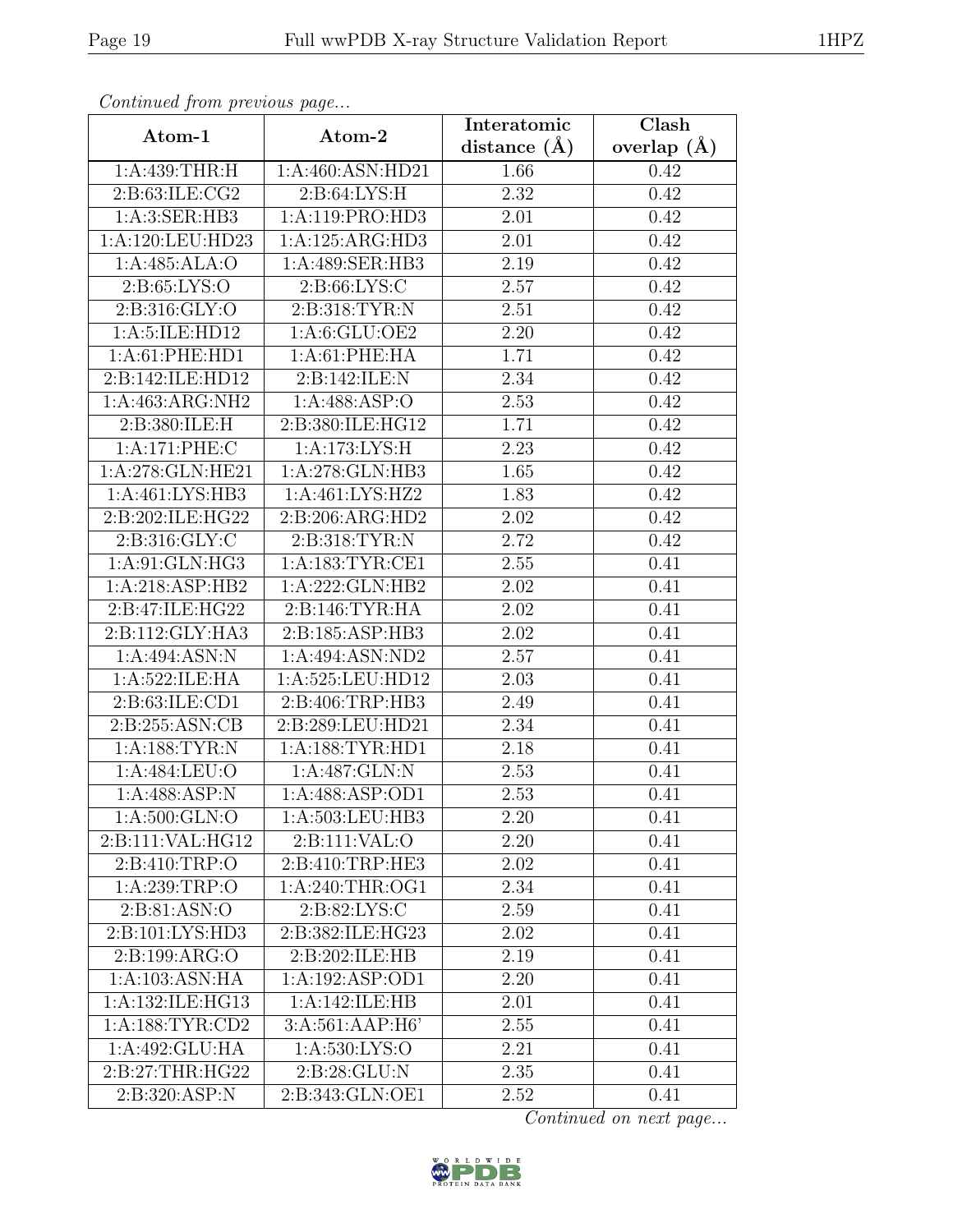| Continuati jibni protibus puga |                  | Interatomic       | Clash           |
|--------------------------------|------------------|-------------------|-----------------|
| Atom-1                         | Atom-2           | distance $(A)$    | overlap $(\AA)$ |
| 2:B:345:PRO:O                  | 2:B:346:PHE:HB2  | 2.21              | 0.41            |
| 1: A:46: LYS: NZ               | 1:A:116:PHE:O    | 2.50              | 0.41            |
| 1: A:160: PHE:O                | 1:A:161:GLN:C    | 2.58              | 0.41            |
| 1:A:394:GLN:HE21               | 1:A:394:GLN:HB3  | 1.67              | 0.41            |
| 2:B:260:LEU:HG                 | 2:B:264:LEU:HD11 | 2.03              | 0.41            |
| 2:B:340:GLN:HG2                | 2:B:430:GLU:N    | 2.36              | 0.41            |
| 2:B:400:THR:HG22               | 2:B:401:TRP:CD1  | 2.56              | 0.41            |
| 1:A:172:LYS:HB2                | 1:A:172:LYS:HE3  | 1.80              | 0.41            |
| 2:B:130:PHE:CE1                | 2:B:144:TYR:HB2  | $\overline{2.55}$ | 0.41            |
| 2:B:206:ARG:HH11               | 2: B:206: ARG:CB | 2.27              | 0.41            |
| 2:B:193:LEU:HD23               | 2:B:193:LEU:N    | 2.35              | 0.41            |
| 2:B:344:GLU:HA                 | 2:B:345:PRO:HD3  | 1.95              | 0.41            |
| 1: A:3: SER:OG                 | 1:A:5:ILE:HG22   | 2.20              | 0.41            |
| 1: A:42: GLU: HG3              | 1: A: 43: LYS: N | 2.35              | 0.41            |
| 1:A:90:VAL:HG22                | 1:A:158:ALA:HB2  | 2.03              | 0.41            |
| 1:A:224:GLU:CD                 | 1:A:224:GLU:H    | 2.23              | 0.41            |
| 1:A:235:HIS:HB3                | 1:A:236:PRO:HD2  | 2.03              | 0.41            |
| 1:A:246:LEU:HD21               | 1:A:310:LEU:CD2  | 2.51              | 0.41            |
| 1:A:407:GLN:HG3                | 2:B:393:ILE:HA   | 2.02              | 0.41            |
| 2: B: 196: GLY: O              | 2:B:200:THR:HG23 | 2.21              | 0.41            |
| 2:B:396:GLU:H                  | 2:B:396:GLU:CD   | 2.23              | 0.41            |
| 1:A:171:PHE:HB2                | 1:A:208:HIS:CD2  | 2.56              | 0.41            |
| 2:B:96:HIS:NE2                 | 2: B:381: VAL:O  | 2.52              | 0.41            |
| 2:B:421:PRO:C                  | 2:B:423:VAL:N    | 2.73              | 0.41            |
| 1: A:253:THR:HA                | 1:A:292:VAL:HA   | 2.02              | 0.40            |
| 1:A:255:ASN:HB2                | 1:A:289:LEU:O    | 2.21              | 0.40            |
| 2:B:59:PRO:HB2                 | 2: B:76: ASP:CB  | 2.46              | 0.40            |
| 2:B:356:ARG:HH21               | 2:B:357:MET:CB   | 2.34              | 0.40            |
| 1:A:130:PHE:CZ                 | 1:A:144:TYR:HB2  | 2.56              | 0.40            |
| 2:B:188:TYR:CD1                | 2:B:188:TYR:N    | 2.89              | 0.40            |
| 1: A:319: TYR: CD2             | 1:A:321:PRO:HD3  | 2.56              | 0.40            |
| 1:A:493:VAL:HG22               | 1:A:494:ASN:N    | 2.36              | 0.40            |
| 2:B:50:ILE:HD11                | 2:Bi:144:TYR:C   | 2.42              | 0.40            |
| 2:B:274:ILE:HA                 | 2:B:306:ASN:OD1  | 2.22              | 0.40            |
| 2:B:287:LYS:HB3                | 2:B:287:LYS:NZ   | 2.37              | 0.40            |
| 1:A:427:TYR:CZ                 | 1:A:509:GLN:HA   | 2.56              | 0.40            |
| 1: A:483: TYR: CE2             | 1:A:487:GLN:NE2  | 2.89              | 0.40            |
| 2:B:393:ILE:HG12               | 2:B:394:GLN:N    | 2.36              | 0.40            |
| 2:B:126:LYS:HA                 | 2:B:145:GLN:NE2  | 2.37              | 0.40            |
| 2:B:363:ASN:O                  | 2:B:367:GLN:HG3  | 2.21              | 0.40            |
| 2:B:425:LEU:HG                 | 2:B:428:GLN:CB   | 2.52              | 0.40            |

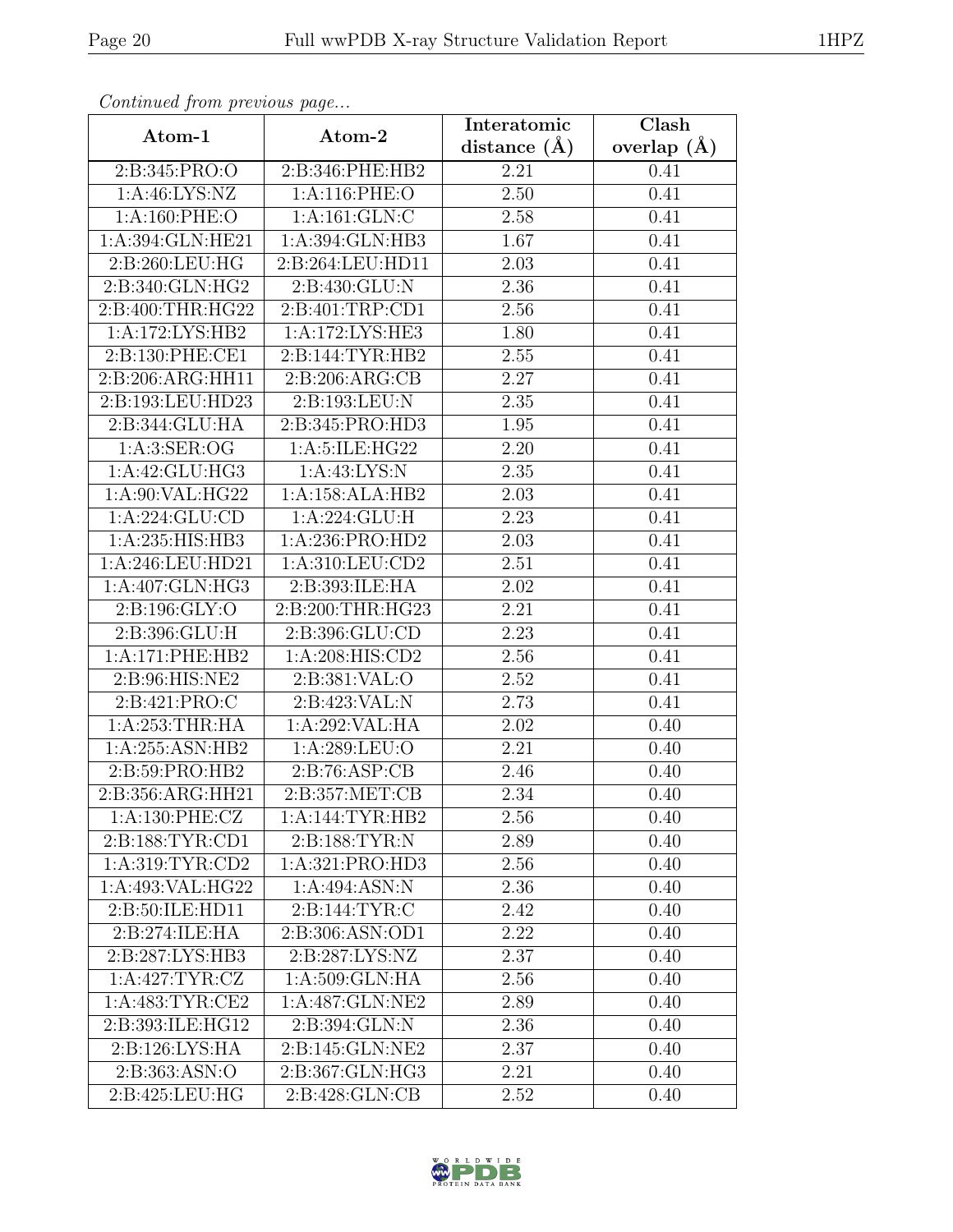There are no symmetry-related clashes.

#### 5.3 Torsion angles (i)

#### 5.3.1 Protein backbone (i)

In the following table, the Percentiles column shows the percent Ramachandran outliers of the chain as a percentile score with respect to all X-ray entries followed by that with respect to entries of similar resolution.

The Analysed column shows the number of residues for which the backbone conformation was analysed, and the total number of residues.

| Mol | Chain | Analysed         | Favoured              | Allowed   | Outliers  |  | Percentiles              |  |
|-----|-------|------------------|-----------------------|-----------|-----------|--|--------------------------|--|
|     |       | $554/560$ (99%)  | 446 (80%)             | 88 (16\%) | $20(4\%)$ |  | $\boxed{3}$ $\boxed{19}$ |  |
|     |       | $428/430(100\%)$ | $332(78\%)$ 78 (18\%) |           | $18(4\%)$ |  | $\boxed{3}$ $\boxed{16}$ |  |
| All | All   | $982/990 (99\%)$ | 778 (79%)   166 (17%) |           | $38(4\%)$ |  | $\boxed{3}$ $\boxed{17}$ |  |

All (38) Ramachandran outliers are listed below:

| Mol            | Chain                               | Res              | $\mathrm{\bar{Ty}pe}$     |
|----------------|-------------------------------------|------------------|---------------------------|
| $\overline{1}$ | A                                   | 53               | GLU                       |
| $\overline{1}$ | $\overline{A}$                      | 135              | ILE                       |
| $\mathbf{1}$   | $\overline{A}$                      | 361              | <b>HIS</b>                |
| $\mathbf{1}$   | $\overline{A}$                      | 412              | $\overline{P}RO$          |
| $\overline{2}$ | $\overline{\mathbf{B}}$             | 219              | <b>LYS</b>                |
| $\overline{1}$ | $\frac{\overline{A}}{\overline{A}}$ | 85               | GLN                       |
| $\overline{1}$ |                                     | 89               | $\overline{\mathrm{GLU}}$ |
| $\overline{1}$ | $\overline{A}$                      | $\overline{134}$ | <b>SER</b>                |
| $\overline{2}$ | $\overline{\mathbf{B}}$             | 66               | <b>LYS</b>                |
| $\overline{2}$ | $\overline{\mathbf{B}}$             | 92               | LEU                       |
| $\overline{2}$ | $\overline{\mathbf{B}}$             | 138              | <b>GLU</b>                |
| $\overline{2}$ | $\overline{\mathrm{B}}$             | 241              | $\overline{\text{VAL}}$   |
| $\overline{2}$ | $\, {\bf B}$                        | $\overline{315}$ | <b>HIS</b>                |
| $\overline{2}$ | $\overline{\mathbf{B}}$             | 317              | <b>VAL</b>                |
| $\overline{2}$ | $\overline{\mathbf{B}}$             | 357              | $\overline{\text{MET}}$   |
| $\mathbf{1}$   | $\overline{A}$                      | 14               | $PR\overline{O}$          |
| $\mathbf{1}$   | $\overline{A}$                      | 195              | ILE                       |
| $\mathbf{1}$   | $\overline{A}$                      | 289              | LEU                       |
| $\overline{1}$ | $\overline{A}$                      | 542              | ILE                       |
| $\overline{2}$ | $\overline{\mathbf{B}}$             | 45               | <b>GLY</b>                |
| $\overline{2}$ | $\overline{\mathbf{B}}$             | 215              | <b>THR</b>                |
| $\overline{2}$ | Β                                   | 313              | <b>PRO</b>                |

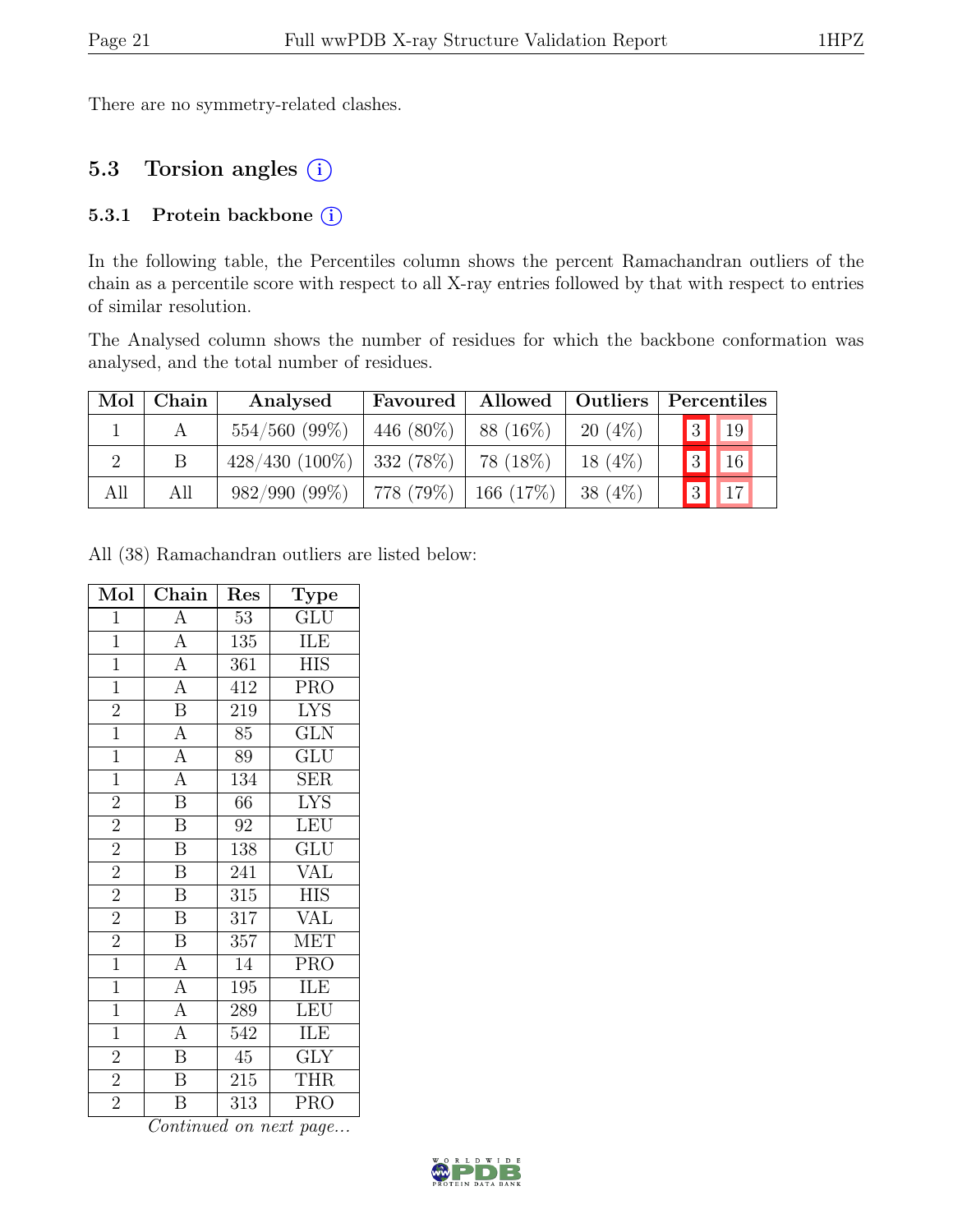| Mol            | Chain            | Res | <b>Type</b>             |
|----------------|------------------|-----|-------------------------|
| $\overline{2}$ | Β                | 362 | <b>THR</b>              |
| $\mathbf{1}$   | $\mathbf{A}$     | 136 | <b>ASN</b>              |
| $\overline{1}$ | $\overline{A}$   | 540 | <b>LYS</b>              |
| $\overline{2}$ | $\boldsymbol{B}$ | 44  | GLU                     |
| $\overline{2}$ | $\boldsymbol{B}$ | 358 | $\rm{ARG}$              |
| $\mathbf{1}$   | $\boldsymbol{A}$ | 90  | <b>VAL</b>              |
| $\mathbf{1}$   | $\mathbf{A}$     | 244 | ILE                     |
| $\overline{1}$ | $\overline{A}$   | 462 | $\overline{\text{GLY}}$ |
| $\overline{2}$ | $\, {\bf B}$     | 244 | ILE                     |
| $\overline{2}$ | B                | 245 | <b>VAL</b>              |
| $\overline{1}$ | $\mathbf{A}$     | 510 | <b>PRO</b>              |
| $\overline{1}$ | $\overline{A}$   | 274 | ILE                     |
| $\overline{2}$ | $\overline{B}$   | 225 | <b>PRO</b>              |
| $\mathbf{1}$   | $\overline{A}$   | 505 | ILE                     |
| $\overline{2}$ | B                | 176 | <b>PRO</b>              |
| 1              | А                | 176 | <b>PRO</b>              |

#### 5.3.2 Protein sidechains (i)

In the following table, the Percentiles column shows the percent sidechain outliers of the chain as a percentile score with respect to all X-ray entries followed by that with respect to entries of similar resolution.

The Analysed column shows the number of residues for which the sidechain conformation was analysed, and the total number of residues.

| Mol | Chain | Analysed        | Rotameric   Outliers |            | Percentiles    |    |  |
|-----|-------|-----------------|----------------------|------------|----------------|----|--|
|     |       | $459/500(92\%)$ | 408 $(89\%)$         | $51(11\%)$ | $\boxed{6}$ 25 |    |  |
|     |       | $360/392(92\%)$ | 327 $(91\%)$         | 33 $(9\%)$ | 9              | 34 |  |
| All | All   | $819/892(92\%)$ | 735 (90%)            | 84 (10\%)  | 7 28           |    |  |

All (84) residues with a non-rotameric sidechain are listed below:

| Mol | Chain | Res | <b>Type</b> |
|-----|-------|-----|-------------|
|     |       | 22  | <b>LYS</b>  |
|     |       | 53  | <b>GLU</b>  |
| 1   |       | 56  | <b>TYR</b>  |
|     |       | 61  | PHE         |
|     |       | 73  | <b>LYS</b>  |
|     |       | 94  | <b>ILE</b>  |
|     |       | 111 | VAL         |

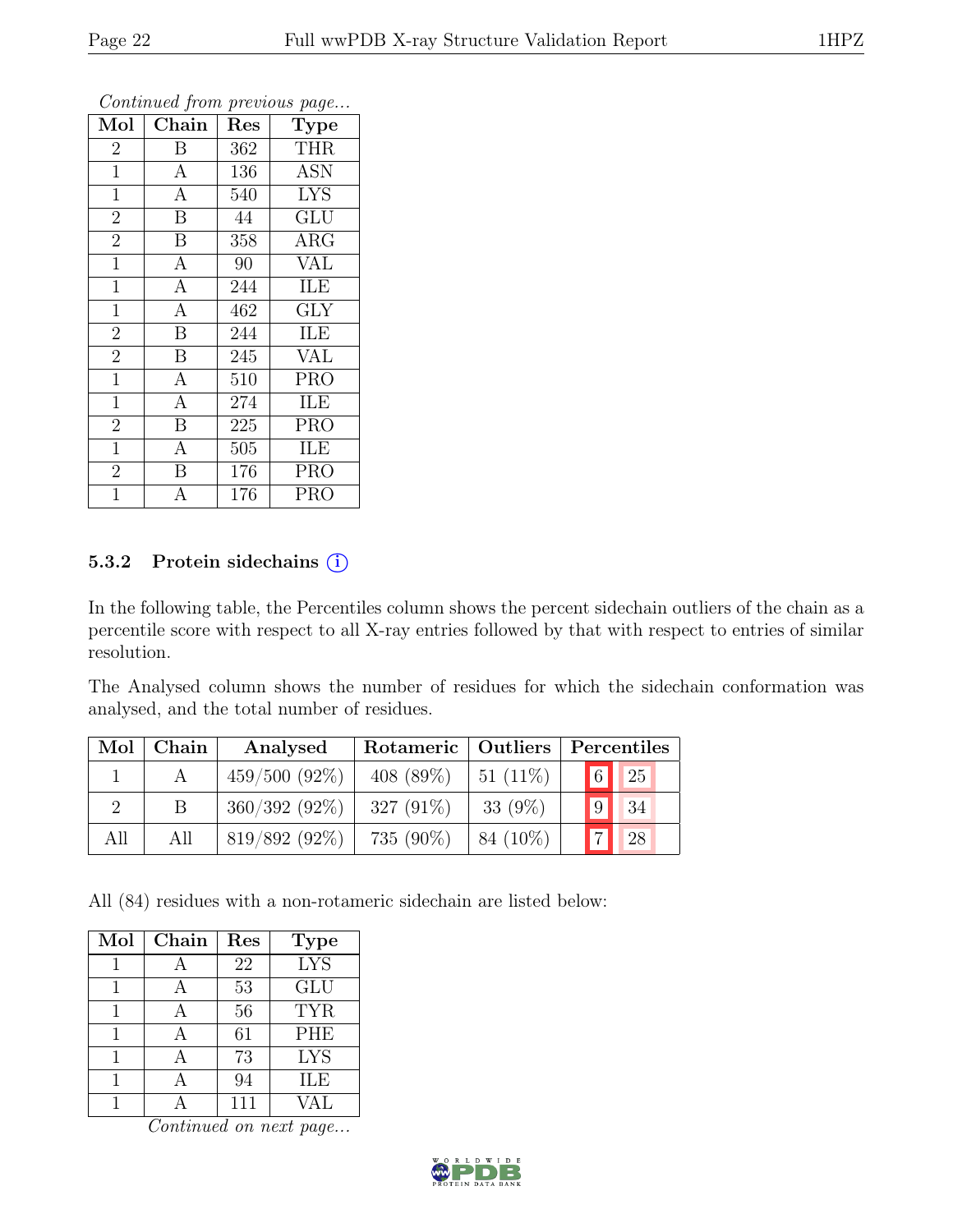| Mol            | $\boldsymbol{\theta}$<br>Chain                                                                                                                                                                        | x.<br>Res        | $\mathbf{r}$<br>$\overline{v}$<br>$\mathrm{Type}$ |
|----------------|-------------------------------------------------------------------------------------------------------------------------------------------------------------------------------------------------------|------------------|---------------------------------------------------|
| $\mathbf{1}$   | $\overline{A}$                                                                                                                                                                                        | 121              | ASP                                               |
| $\mathbf{1}$   | $\overline{A}$                                                                                                                                                                                        | 172              | <b>LYS</b>                                        |
| $\overline{1}$ |                                                                                                                                                                                                       | 174              | $\overline{\text{GLN}}$                           |
| $\overline{1}$ |                                                                                                                                                                                                       | 175              | <b>ASN</b>                                        |
| $\overline{1}$ | $\frac{\overline{A}}{\overline{A}}$<br>$\frac{\overline{A}}{\overline{A}}$                                                                                                                            | 182              | $\overline{\text{GLN}}$                           |
| $\overline{1}$ |                                                                                                                                                                                                       | 184              | <b>MET</b>                                        |
| $\overline{1}$ |                                                                                                                                                                                                       | 187              | LEU                                               |
| $\mathbf{1}$   |                                                                                                                                                                                                       | 188              | <b>TYR</b>                                        |
| $\overline{1}$ |                                                                                                                                                                                                       | 199              | $\overline{\text{ARG}}$                           |
| $\overline{1}$ |                                                                                                                                                                                                       | 210              | LEU                                               |
| $\mathbf{1}$   |                                                                                                                                                                                                       | 224              | $\overline{{\rm GLU}}$                            |
| $\mathbf{1}$   |                                                                                                                                                                                                       | 246              | LEU                                               |
| $\,1$          |                                                                                                                                                                                                       | 252              | <b>TRP</b>                                        |
| $\overline{1}$ | $\frac{\boxed{A}}{\boxed{A}} \frac{\boxed{A}}{\boxed{A}} \frac{\boxed{A}}{\boxed{A}} \frac{\boxed{A}}{\boxed{A}} \frac{\boxed{A}}{\boxed{A}} \frac{\boxed{A}}{\boxed{A}} \frac{\boxed{A}}{\boxed{A}}$ | 263              | $\overline{\text{LYS}}$                           |
| $\overline{1}$ |                                                                                                                                                                                                       | 278              | $\overline{\text{GLN}}$                           |
| $\mathbf{1}$   |                                                                                                                                                                                                       | 279              | LEU                                               |
| $\mathbf{1}$   |                                                                                                                                                                                                       | 282              | LEU                                               |
| $\overline{1}$ |                                                                                                                                                                                                       | 291              | $\overline{\text{GLU}}$                           |
| $\overline{1}$ |                                                                                                                                                                                                       | 295              | LEU                                               |
| $\overline{1}$ |                                                                                                                                                                                                       | 306              | <b>ASN</b>                                        |
| $\mathbf{1}$   |                                                                                                                                                                                                       | 307              | $\rm{ARG}$                                        |
| $\overline{1}$ |                                                                                                                                                                                                       | $\overline{32}5$ | LEU                                               |
| $\mathbf 1$    |                                                                                                                                                                                                       | 329              | ILE                                               |
| $\overline{1}$ | $\overline{A}$                                                                                                                                                                                        | 330              | $\overline{\text{GLN}}$                           |
| $\overline{1}$ | $\overline{A}$                                                                                                                                                                                        | $\overline{334}$ | $\overline{\text{GLN}}$                           |
| $\mathbf{1}$   | $\overline{A}$                                                                                                                                                                                        | 348              | <b>ASN</b>                                        |
| $\overline{1}$ | $\frac{\overline{A}}{\overline{A}}$                                                                                                                                                                   | $\overline{350}$ | <b>LYS</b>                                        |
| $\overline{1}$ |                                                                                                                                                                                                       | $353\,$          | <b>LYS</b>                                        |
| $\overline{1}$ | $\overline{\rm A}$                                                                                                                                                                                    | 357              | <b>MET</b>                                        |
| 1              | А                                                                                                                                                                                                     | 358              | $\rm{ARG}$                                        |
| $\mathbf{1}$   | A                                                                                                                                                                                                     | 391              | LEU                                               |
| $\mathbf{1}$   | $\overline{A}$                                                                                                                                                                                        | 402              | <b>TRP</b>                                        |
| $\mathbf{1}$   | $\overline{A}$                                                                                                                                                                                        | 409              | <b>THR</b>                                        |
| $\overline{1}$ | $\overline{A}$                                                                                                                                                                                        | 431              | <b>LYS</b>                                        |
| $\mathbf 1$    | $\overline{A}$                                                                                                                                                                                        | 443              | ASP                                               |
| $\mathbf 1$    | $\overline{A}$                                                                                                                                                                                        | 460              | <b>ASN</b>                                        |
| $\mathbf 1$    | $\overline{A}$                                                                                                                                                                                        | 461              | <b>LYS</b>                                        |
| $\overline{1}$ | $\overline{A}$                                                                                                                                                                                        | 463              | $\overline{\rm{ARG}}$                             |
| $\mathbf{1}$   | $\overline{A}$                                                                                                                                                                                        | 488              | $\overline{\text{ASP}}$                           |
| $\mathbf{1}$   | $\overline{A}$                                                                                                                                                                                        | 494              | <b>ASN</b>                                        |
| $\mathbf 1$    | $\overline{\rm A}$                                                                                                                                                                                    | 497              | <b>THR</b>                                        |
| $\mathbf{1}$   | $\overline{\rm A}$                                                                                                                                                                                    | 540              | $\overline{\text{LYS}}$                           |

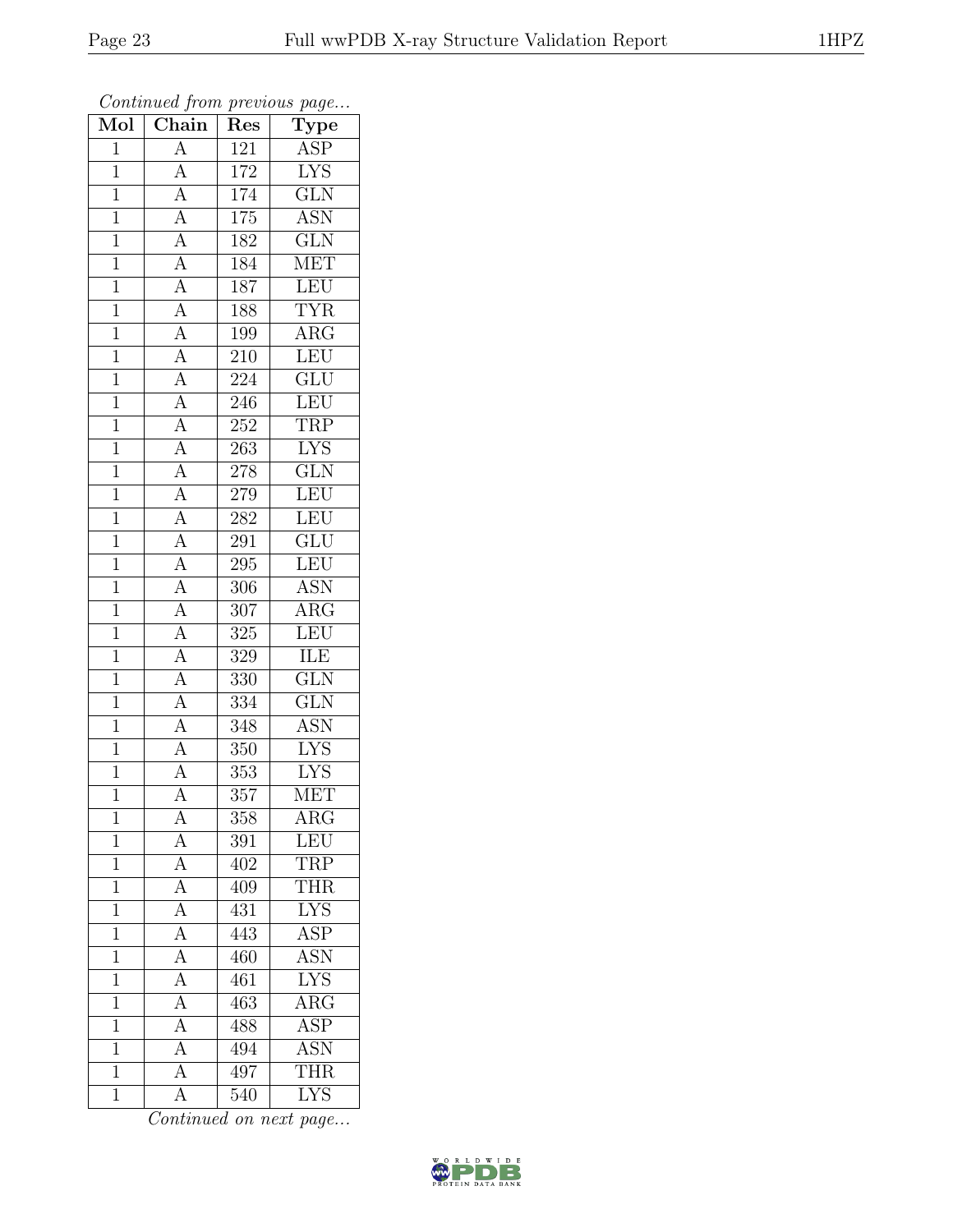| Mol            | Chain                   | $\operatorname{Res}% \left( \mathcal{N}\right) \equiv\operatorname{Res}(\mathcal{N}_{0})\left( \mathcal{N}_{0}\right) ^{2}$ | $\overline{\text{Type}}$ |
|----------------|-------------------------|-----------------------------------------------------------------------------------------------------------------------------|--------------------------|
| $\mathbf{1}$   | A                       | $\overline{546}$                                                                                                            | GLU                      |
| $\mathbf{1}$   | $\overline{A}$          | 547                                                                                                                         | $\overline{\text{GLN}}$  |
| $\overline{2}$ | $\overline{\mathbf{B}}$ | $\overline{12}$                                                                                                             | LEU                      |
| $\overline{2}$ | $\overline{\mathbf{B}}$ | $50\,$                                                                                                                      | ILE                      |
| $\overline{2}$ | $\overline{\mathbf{B}}$ | $\overline{53}$                                                                                                             | $\overline{\text{GLU}}$  |
| $\overline{2}$ | $\overline{\mathbf{B}}$ | $67\,$                                                                                                                      | ASP                      |
| $\overline{2}$ | $\overline{\mathbf{B}}$ | $\overline{87}$                                                                                                             | PHE                      |
| $\overline{2}$ | $\overline{\mathbf{B}}$ | $\overline{113}$                                                                                                            | $\overline{\text{ASP}}$  |
| $\overline{2}$ | $\overline{\mathbf{B}}$ | $\overline{115}$                                                                                                            | <b>TYR</b>               |
| $\overline{2}$ | $\overline{\mathbf{B}}$ | 123                                                                                                                         | $\overline{\text{ASP}}$  |
| $\overline{2}$ | $\overline{\mathbf{B}}$ | 151                                                                                                                         | $\overline{\text{GLN}}$  |
| $\overline{2}$ | $\overline{\mathbf{B}}$ | 165                                                                                                                         | <b>THR</b>               |
| $\overline{2}$ | $\overline{\mathbf{B}}$ | 169                                                                                                                         | GLU                      |
| $\overline{2}$ | $\overline{\mathbf{B}}$ | 179                                                                                                                         | $\overline{\text{VAL}}$  |
| $\overline{2}$ | $\overline{\mathbf{B}}$ | 180                                                                                                                         | <b>ILE</b>               |
| $\overline{2}$ | $\overline{\mathbf{B}}$ | 185                                                                                                                         | $\overline{\text{ASP}}$  |
| $\overline{2}$ | $\overline{\mathbf{B}}$ | 193                                                                                                                         | LEU                      |
| $\overline{2}$ | $\overline{\mathbf{B}}$ | 197                                                                                                                         | GLN                      |
| $\overline{2}$ | $\overline{\mathbf{B}}$ | 207                                                                                                                         | $\overline{\text{GLN}}$  |
| $\overline{2}$ | $\overline{\mathbf{B}}$ | $\overline{232}$                                                                                                            | <b>TYR</b>               |
| $\overline{2}$ | $\overline{\mathbf{B}}$ | 239                                                                                                                         | <b>TRP</b>               |
| $\overline{2}$ | $\overline{\mathbf{B}}$ | $\overline{240}$                                                                                                            | <b>THR</b>               |
| $\overline{2}$ | $\overline{\mathbf{B}}$ | 248                                                                                                                         | $\overline{\text{GLU}}$  |
| $\overline{2}$ | $\overline{\mathrm{B}}$ | 269                                                                                                                         | $\overline{\text{GLN}}$  |
| $\overline{2}$ | $\overline{\mathbf{B}}$ | $289\,$                                                                                                                     | LEU                      |
| $\overline{2}$ | $\overline{\mathbf{B}}$ | $\overline{295}$                                                                                                            | LEU                      |
| $\overline{2}$ | $\overline{\mathbf{B}}$ | $\,296$                                                                                                                     | <b>THR</b>               |
| $\overline{2}$ | $\overline{\mathrm{B}}$ | $317\,$                                                                                                                     | VAL                      |
| $\overline{2}$ | $\overline{\mathrm{B}}$ | $\overline{318}$                                                                                                            | $\overline{\text{TYR}}$  |
| $\overline{c}$ | Β                       | 322                                                                                                                         | $\operatorname{SER}$     |
| $\overline{c}$ | B                       | 330                                                                                                                         | $\overline{\text{GLN}}$  |
| $\overline{2}$ | $\overline{\mathrm{B}}$ | 356                                                                                                                         | $\overline{\text{ARG}}$  |
| $\overline{2}$ | $\overline{\mathrm{B}}$ | 362                                                                                                                         | <b>THR</b>               |
| $\overline{2}$ | $\overline{\mathrm{B}}$ | 414                                                                                                                         | <b>TRP</b>               |
| $\overline{2}$ | Β                       | 425                                                                                                                         | LEU                      |

Continued from previous page...

Sometimes sidechains can be flipped to improve hydrogen bonding and reduce clashes. All (27) such sidechains are listed below:

| $\operatorname{Mol}$ | Chain | Res | 'Type |
|----------------------|-------|-----|-------|
|                      |       | 57  | ASN   |
|                      |       |     | ASN   |
|                      |       | 103 |       |

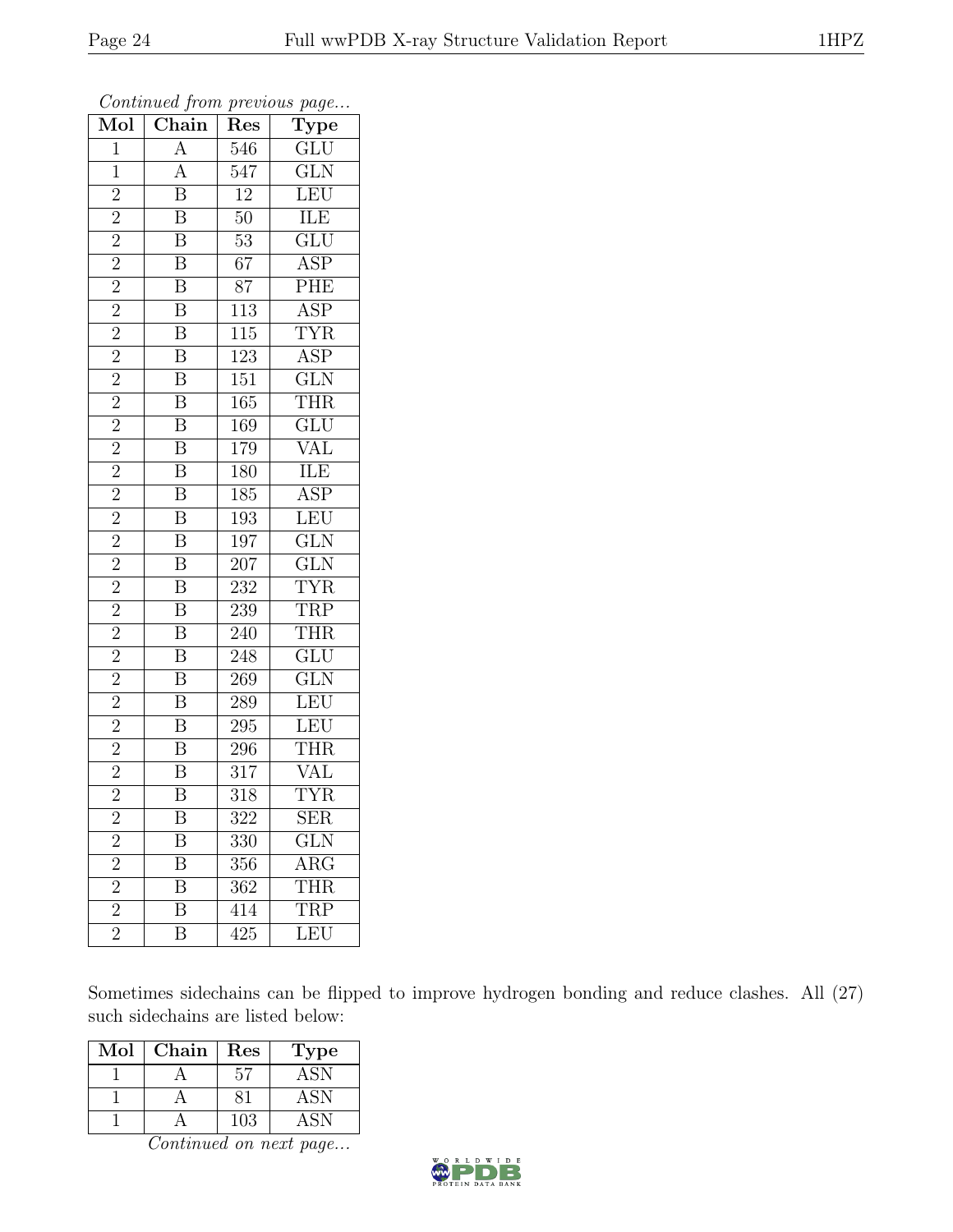| $\overline{\text{Mol}}$ | $\overline{\text{Chain}}$                                                                                   | Res             | $\mathbf{r}$<br>$\mathbf{v}$<br>Type |
|-------------------------|-------------------------------------------------------------------------------------------------------------|-----------------|--------------------------------------|
| 1                       | A                                                                                                           | 147             | <b>ASN</b>                           |
| $\mathbf{1}$            | $\overline{A}$                                                                                              | 197             | $\widetilde{\operatorname{GLN}}$     |
| $\overline{1}$          |                                                                                                             | 258             | $\overline{\text{GLN}}$              |
| $\overline{1}$          |                                                                                                             | 269             | $\overline{\text{GLN}}$              |
| $\overline{1}$          |                                                                                                             | 278             | $\overline{\text{GLN}}$              |
| $\mathbf{1}$            | $\frac{\overline{A}}{\overline{A}}$ $\frac{\overline{A}}{\overline{A}}$ $\frac{\overline{A}}{\overline{A}}$ | 306             | <b>ASN</b>                           |
| $\overline{1}$          |                                                                                                             | 330             | $\widetilde{\mathrm{GLN}}$           |
| $\mathbf{1}$            |                                                                                                             | 340             | $\overline{\text{GLN}}$              |
| $\mathbf{1}$            |                                                                                                             | 373             | $\overline{\text{GLN}}$              |
| $\mathbf{1}$            | $\overline{A}$                                                                                              | 394             | $\overline{\text{GLN}}$              |
| $\mathbf{1}$            | $\overline{A}$                                                                                              | 460             | <b>ASN</b>                           |
| $\overline{1}$          | $\frac{\overline{A}}{\overline{A}}$                                                                         | 494             | $\overline{\text{ASN}}$              |
| $\mathbf{1}$            |                                                                                                             | 519             | <b>ASN</b>                           |
| $\mathbf{1}$            | $\overline{A}$                                                                                              | 545             | <b>ASN</b>                           |
| $\overline{2}$          | $\overline{\mathrm{B}}$                                                                                     | $\overline{57}$ | $\overline{\mathrm{ASN}}$            |
| $\overline{2}$          | B                                                                                                           | 145             | $\overline{\text{GLN}}$              |
| $\overline{2}$          | $\overline{\mathrm{B}}$                                                                                     | 147             | <b>ASN</b>                           |
| $\overline{2}$          | B                                                                                                           | 151             | <b>GLN</b>                           |
| $\overline{2}$          | $\boldsymbol{B}$                                                                                            | 198             | <b>HIS</b>                           |
| $\overline{2}$          | $\overline{\mathrm{B}}$                                                                                     | 255             | ASN                                  |
| $\overline{2}$          | $\overline{\text{B}}$                                                                                       | 258             | <b>GLN</b>                           |
| $\overline{2}$          | $\overline{\mathrm{B}}$                                                                                     | 269             | $\overline{\text{GLN}}$              |
| $\overline{2}$          | $\overline{B}$                                                                                              | 332             | <b>GLN</b>                           |
| $\overline{2}$          | $\overline{\mathrm{B}}$                                                                                     | 348             | $\overline{\mathrm{ASN}}$            |

#### 5.3.3 RNA  $(i)$

There are no RNA molecules in this entry.

#### 5.4 Non-standard residues in protein, DNA, RNA chains  $(i)$

There are no non-standard protein/DNA/RNA residues in this entry.

#### 5.5 Carbohydrates (i)

There are no monosaccharides in this entry.

#### 5.6 Ligand geometry  $(i)$

1 ligand is modelled in this entry.

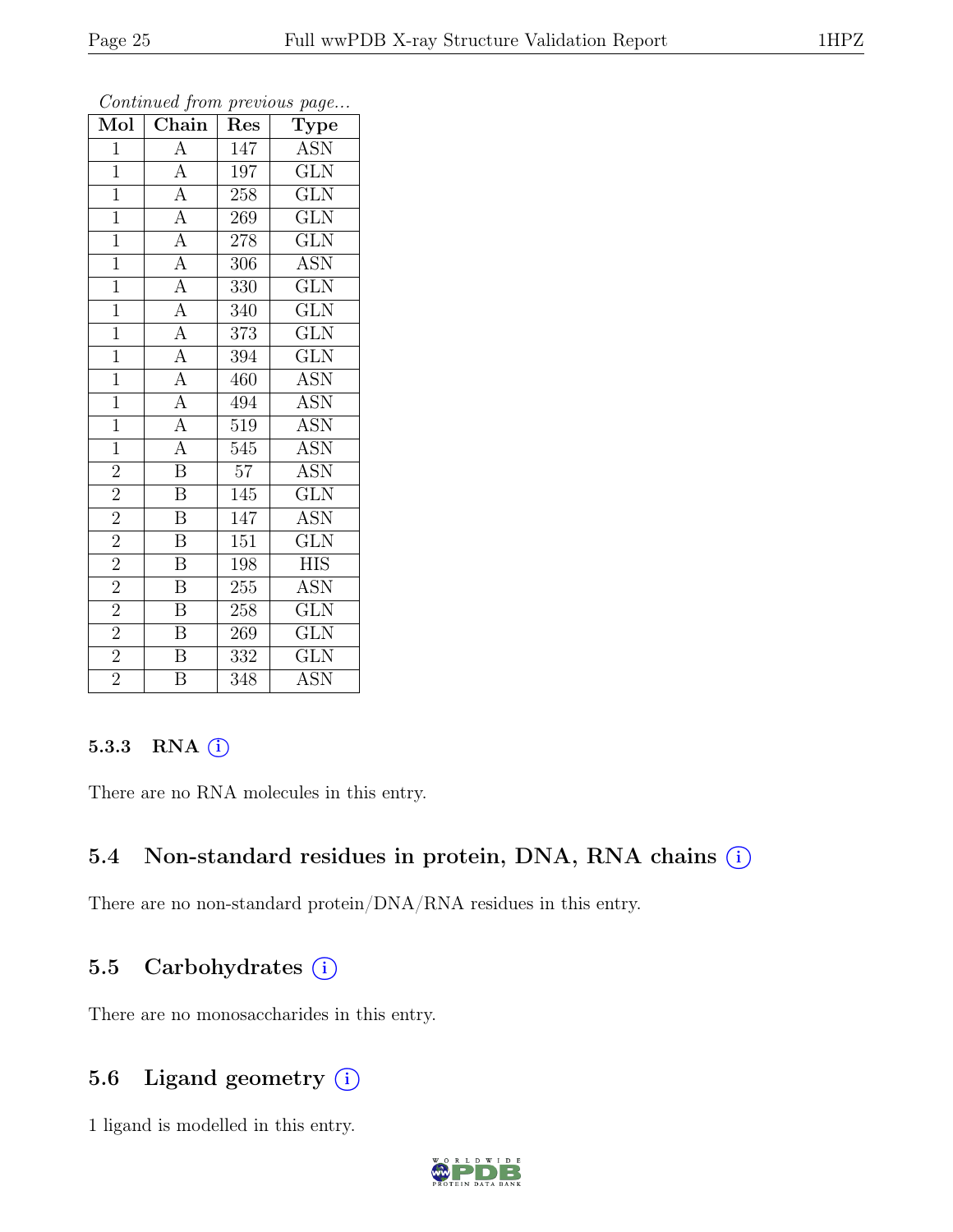In the following table, the Counts columns list the number of bonds (or angles) for which Mogul statistics could be retrieved, the number of bonds (or angles) that are observed in the model and the number of bonds (or angles) that are defined in the Chemical Component Dictionary. The Link column lists molecule types, if any, to which the group is linked. The Z score for a bond length (or angle) is the number of standard deviations the observed value is removed from the expected value. A bond length (or angle) with  $|Z| > 2$  is considered an outlier worth inspection. RMSZ is the root-mean-square of all Z scores of the bond lengths (or angles).

| Mol<br>$\vert$ Type $\vert$ Chain $\vert$ Res $\vert$ Link $\vert$ |     |  |        |            | Bond lengths                       |                       |                    | Bond angles |       |
|--------------------------------------------------------------------|-----|--|--------|------------|------------------------------------|-----------------------|--------------------|-------------|-------|
|                                                                    |     |  | Counts |            | $\vert$ RMSZ $\vert \#Z \vert > 2$ | Counts   RMSZ $\vert$ |                    | #Z >2       |       |
|                                                                    | AAP |  | 561    | 24, 24, 24 | 3.15                               | 11(45%)               | $ 27,34,34\rangle$ | 1.08        | 2(7%) |

In the following table, the Chirals column lists the number of chiral outliers, the number of chiral centers analysed, the number of these observed in the model and the number defined in the Chemical Component Dictionary. Similar counts are reported in the Torsion and Rings columns. '-' means no outliers of that kind were identified.

|     |     |        | Mol   Type   Chain   Res   Link   Chirals   Torsions   Rings |  |
|-----|-----|--------|--------------------------------------------------------------|--|
| AAP | 561 | $\sim$ | $0/16/16/16$   $0/2/2/2$                                     |  |

All (11) bond length outliers are listed below:

| Mol | Chain | Res | <b>Type</b> | Atoms          | Z    | Observed $(A)$ | Ideal(A) |
|-----|-------|-----|-------------|----------------|------|----------------|----------|
| 3   | А     | 561 | AAP         | $C6'$ - $C1'$  | 6.53 | 1.49           | 1.39     |
| 3   | А     | 561 | AAP         | $C2-C1$        | 6.31 | 1.48           | 1.39     |
| 3   | A     | 561 | AAP         | $C6$ - $CL6$   | 6.02 | 1.87           | 1.73     |
| 3   | A     | 561 | AAP         | $C2$ - $CL2$   | 5.46 | 1.86           | 1.73     |
| 3   | A     | 561 | AAP         | $C3'-C2'$      | 4.49 | 1.47           | 1.39     |
| 3   | A     | 561 | AAP         | $C6'-C5'$      | 4.06 | 1.45           | 1.39     |
| 3   | A     | 561 | AAP         | $C1'$ -N'      | 3.59 | 1.45           | 1.37     |
| 3   | A     | 561 | AAP         | $C2$ '-C $1$ ' | 2.77 | 1.45           | 1.41     |
| 3   | A     | 561 | AAP         | $O'$ -C'       | 2.72 | 1.31           | 1.22     |
| 3   | A     | 561 | AAP         | $C1-CA$        | 2.46 | 1.58           | 1.52     |
| 3   | А     | 561 | AAP         | $C2$ '-C'      | 2.04 | 1.52           | 1.48     |

All (2) bond angle outliers are listed below:

| $\mathbb{N}$ ol   Chain   Res   Type |     |     | Atoms                              |               | Observed <sup>(<math>^o</math>)</sup> [deal( $^o$ ) |        |
|--------------------------------------|-----|-----|------------------------------------|---------------|-----------------------------------------------------|--------|
|                                      | 561 | AAP | $O'-C'-C2'$                        | $\sqrt{2.18}$ | 123.44                                              | 120.56 |
|                                      | 561 |     | AAP $\vert$ C1-C2-CL2 $\vert$ 2.06 |               | 122.48                                              | 120.49 |

There are no chirality outliers.

There are no torsion outliers.

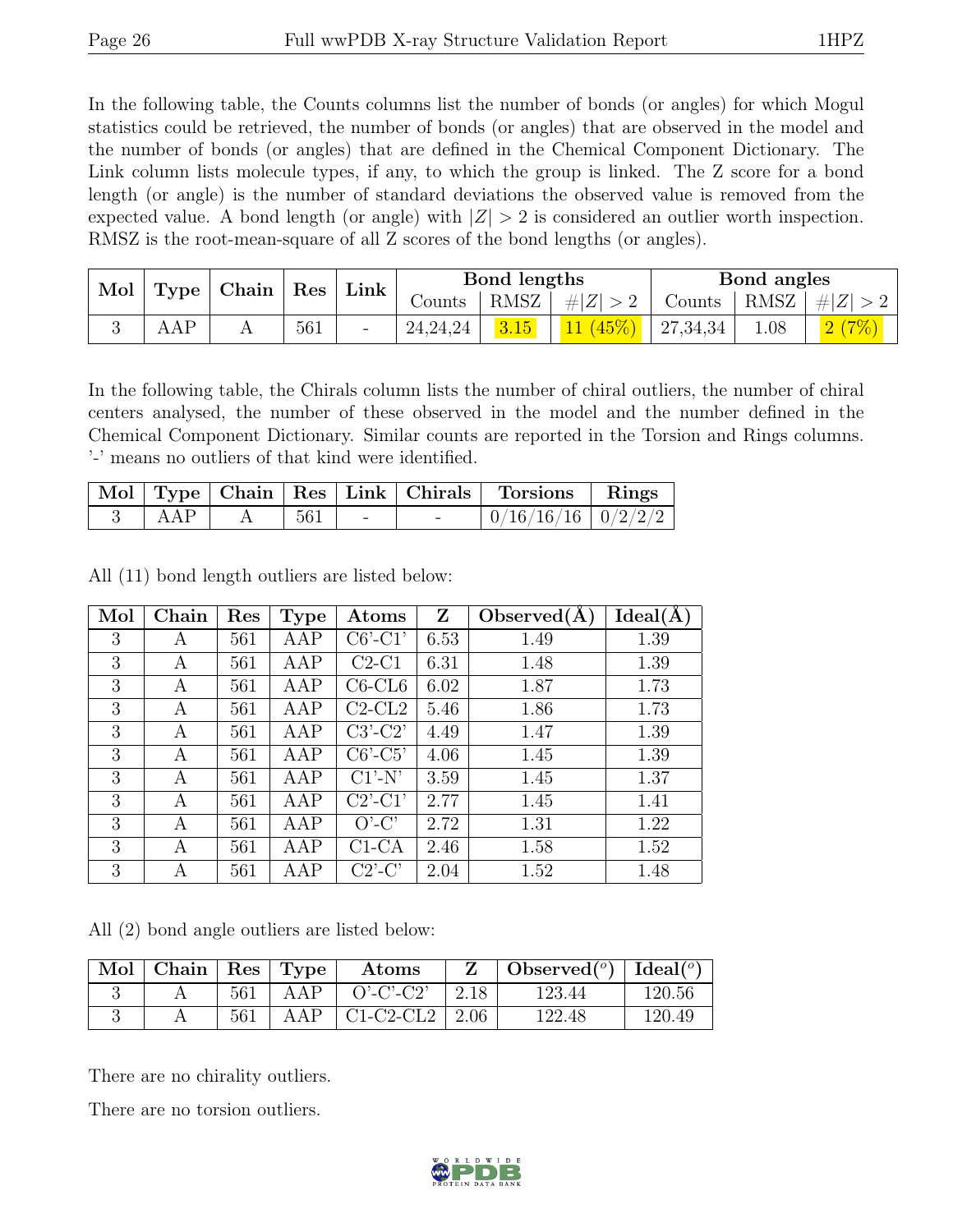There are no ring outliers.

1 monomer is involved in 11 short contacts:

|  |             | Mol   Chain   Res   Type   Clashes   Symm-Clashes |
|--|-------------|---------------------------------------------------|
|  | $561$   AAP |                                                   |

The following is a two-dimensional graphical depiction of Mogul quality analysis of bond lengths, bond angles, torsion angles, and ring geometry for all instances of the Ligand of Interest. In addition, ligands with molecular weight > 250 and outliers as shown on the validation Tables will also be included. For torsion angles, if less then 5% of the Mogul distribution of torsion angles is within 10 degrees of the torsion angle in question, then that torsion angle is considered an outlier. Any bond that is central to one or more torsion angles identified as an outlier by Mogul will be highlighted in the graph. For rings, the root-mean-square deviation (RMSD) between the ring in question and similar rings identified by Mogul is calculated over all ring torsion angles. If the average RMSD is greater than 60 degrees and the minimal RMSD between the ring in question and any Mogul-identified rings is also greater than 60 degrees, then that ring is considered an outlier. The outliers are highlighted in purple. The color gray indicates Mogul did not find sufficient equivalents in the CSD to analyse the geometry.



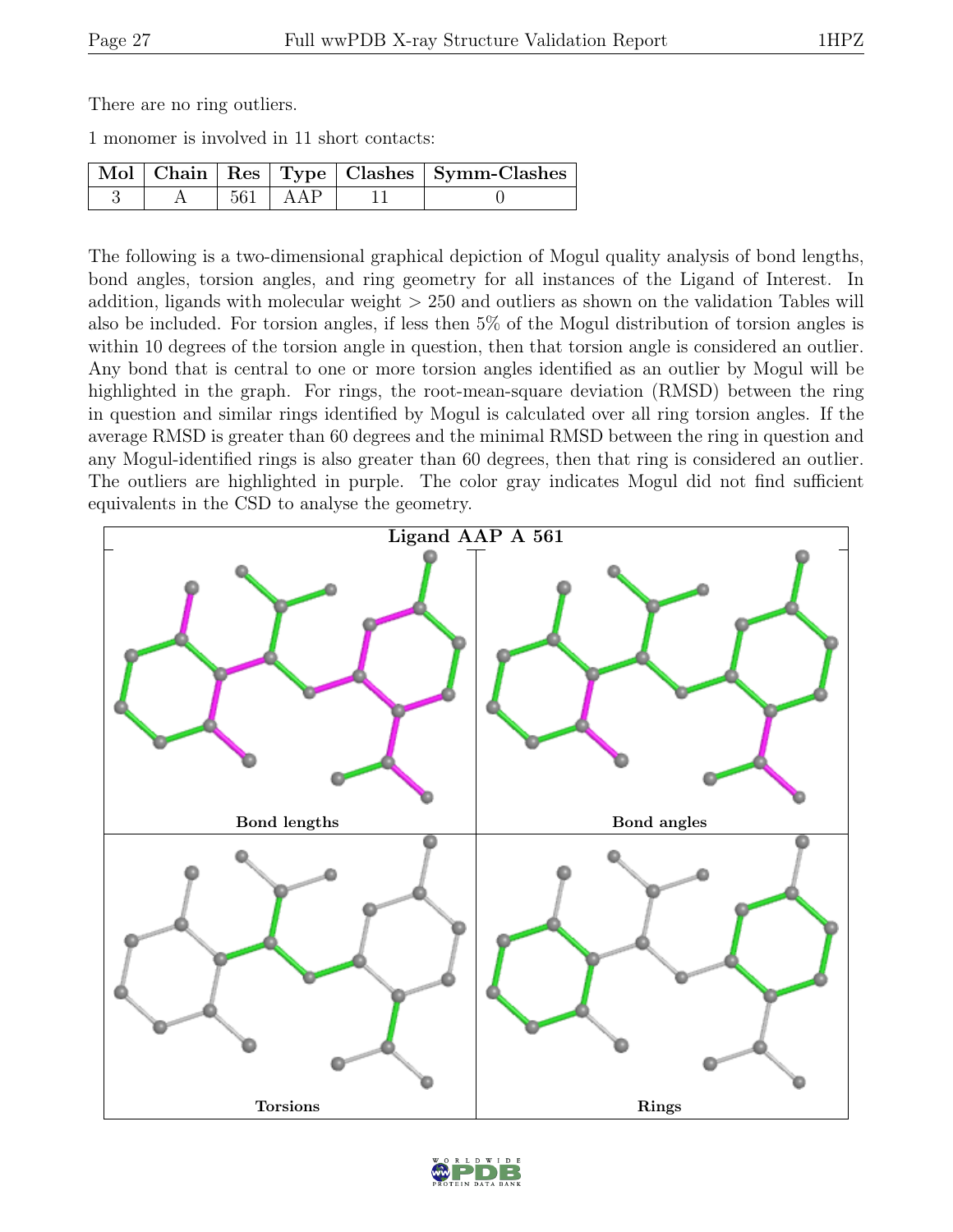## 5.7 Other polymers (i)

There are no such residues in this entry.

## 5.8 Polymer linkage issues  $(i)$

There are no chain breaks in this entry.

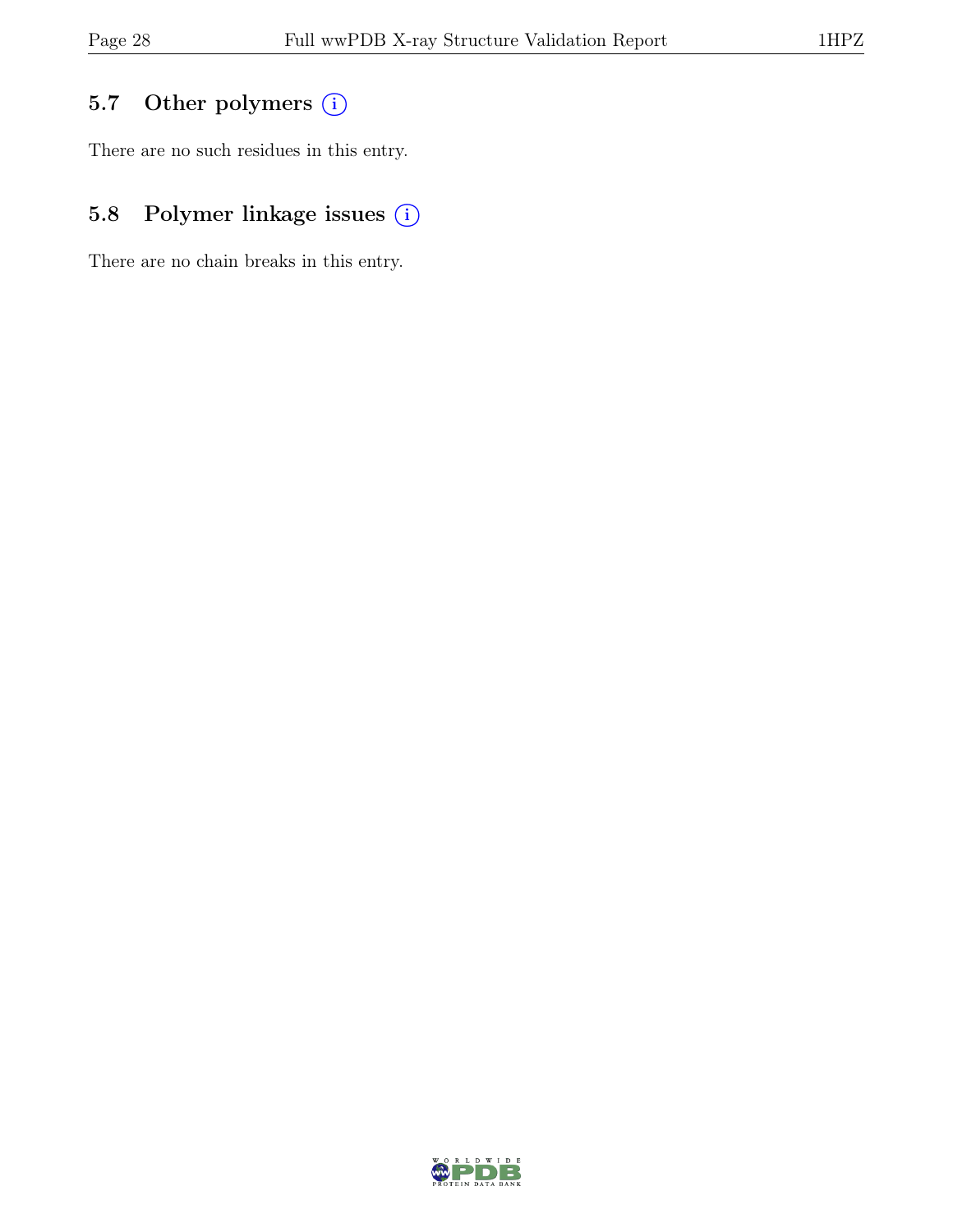## 6 Fit of model and data  $(i)$

## 6.1 Protein, DNA and RNA chains  $(i)$

In the following table, the column labelled ' $\#\text{RSRZ}>2$ ' contains the number (and percentage) of RSRZ outliers, followed by percent RSRZ outliers for the chain as percentile scores relative to all X-ray entries and entries of similar resolution. The OWAB column contains the minimum, median,  $95<sup>th</sup>$  percentile and maximum values of the occupancy-weighted average B-factor per residue. The column labelled 'Q< 0.9' lists the number of (and percentage) of residues with an average occupancy less than 0.9.

| Mol | Chain | Analysed            | ${ <\hspace{-1.5pt} {\rm RSRZ}\hspace{-1.5pt}>}$ | $\#\text{RSRZ}\text{>2}$ | $OWAB(A^2)$      | $\rm Q\textcolor{black}{<}0.9$ |
|-----|-------|---------------------|--------------------------------------------------|--------------------------|------------------|--------------------------------|
|     |       | $556/560$ (99%)     | $-0.32$                                          | $10(1\%)$ 68<br>40       | 12, 72, 100, 100 |                                |
|     |       | $430/430$ $(100\%)$ | $-0.39$                                          | 37 <br>$8(1\%)$ 66       | 8, 57, 100, 100  |                                |
| All | All   | $986/990 (99\%)$    | $-0.35$                                          | $18(1\%)$ 68<br>40       | 8, 68, 100, 100  |                                |

All (18) RSRZ outliers are listed below:

| Mol            | Chain            | Res            | <b>Type</b> | $\operatorname{RSRZ}$ |
|----------------|------------------|----------------|-------------|-----------------------|
| $\overline{2}$ | Β                | 3              | <b>SER</b>  | 6.5                   |
| $\overline{2}$ | B                | $\mathbf 1$    | <b>PRO</b>  | 4.7                   |
| $\mathbf{1}$   | А                | 217            | <b>PRO</b>  | 4.1                   |
| $\mathbf{1}$   | А                | 553            | <b>SER</b>  | 4.1                   |
| $\mathbf{1}$   | А                | 141            | <b>GLY</b>  | 3.8                   |
| $\mathbf{1}$   | А                | 133            | <b>PRO</b>  | 3.7                   |
| $\mathbf{1}$   | А                | 554            | ALA         | 3.3                   |
| $\overline{2}$ | $\boldsymbol{B}$ | 226            | <b>PRO</b>  | 3.3                   |
| $\overline{2}$ | $\boldsymbol{B}$ | $\overline{4}$ | <b>PRO</b>  | 3.2                   |
| $\overline{1}$ | А                | 221            | <b>HIS</b>  | 3.2                   |
| $\overline{2}$ | $\boldsymbol{B}$ | $\overline{2}$ | ILE         | 3.1                   |
| $\mathbf{1}$   | A                | 551            | <b>LEU</b>  | 2.7                   |
| $\overline{2}$ | B                | 430            | GLU         | 2.7                   |
| $\mathbf{1}$   | $\mathbf{A}$     | 68             | <b>SER</b>  | 2.7                   |
| $\mathbf{1}$   | A                | 222            | GLN         | 2.4                   |
| $\overline{2}$ | Β                | 250            | ASP         | 2.3                   |
| $\mathbf{1}$   | Α                | 420            | PRO         | 2.2                   |
| $\overline{2}$ | В                | 224            | GLU         | 2.2                   |

#### 6.2 Non-standard residues in protein, DNA, RNA chains (i)

There are no non-standard protein/DNA/RNA residues in this entry.

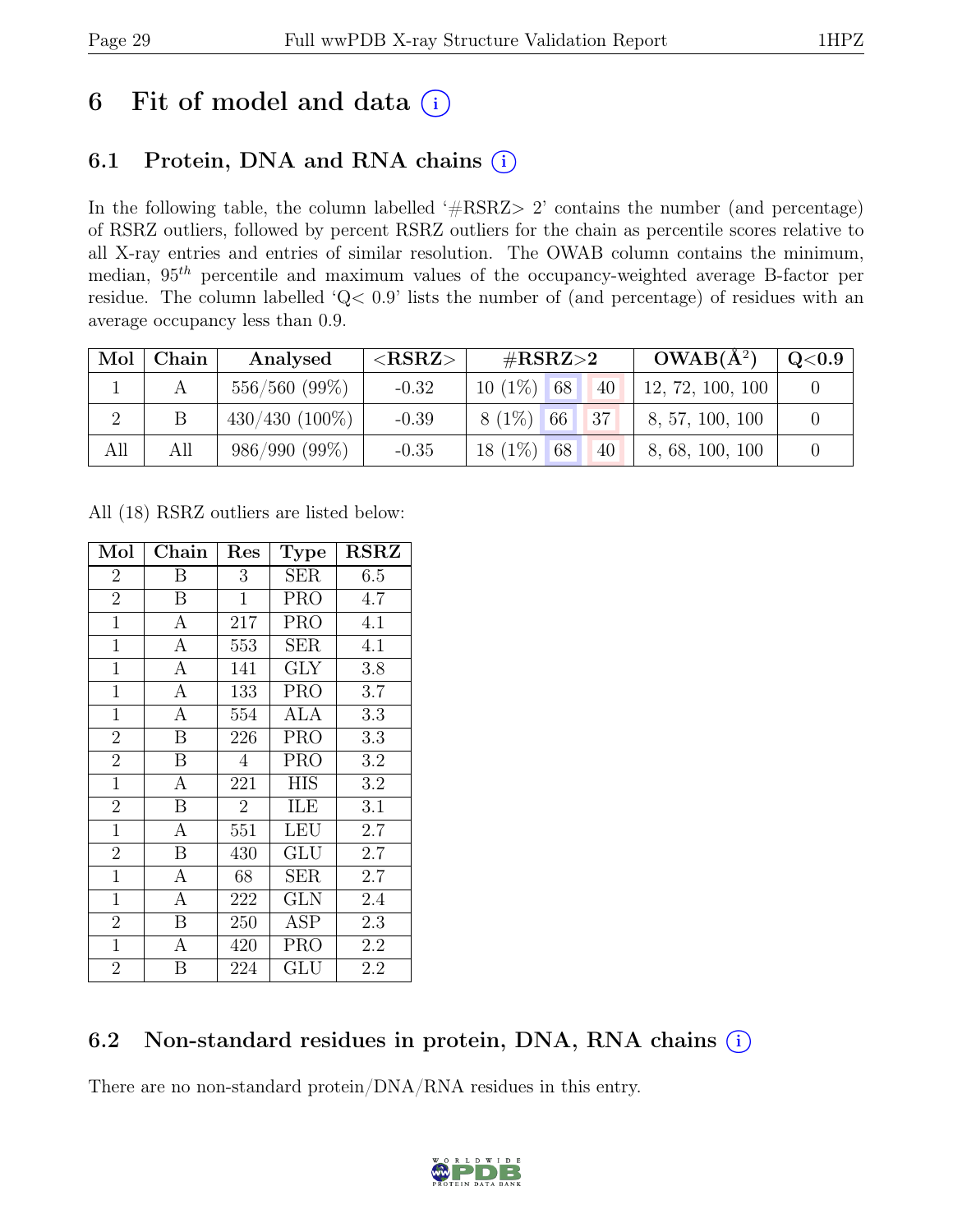#### 6.3 Carbohydrates  $(i)$

There are no monosaccharides in this entry.

#### 6.4 Ligands  $(i)$

In the following table, the Atoms column lists the number of modelled atoms in the group and the number defined in the chemical component dictionary. The B-factors column lists the minimum, median,  $95<sup>th</sup>$  percentile and maximum values of B factors of atoms in the group. The column labelled 'Q< 0.9' lists the number of atoms with occupancy less than 0.9.

|     |  |                                                                                            |  | $\boxed{\text{Mol}}$ Type   Chain   Res   Atoms $\boxed{\text{RSCC}}$   RSR   B-factors( $\AA^2$ )   Q<0.9 |  |
|-----|--|--------------------------------------------------------------------------------------------|--|------------------------------------------------------------------------------------------------------------|--|
| AAP |  | $\begin{array}{ c c c c c c c c c } \hline 561 & 23/23 & 0.85 & 0.28 \ \hline \end{array}$ |  | 24,67,86,91                                                                                                |  |

The following is a graphical depiction of the model fit to experimental electron density of all instances of the Ligand of Interest. In addition, ligands with molecular weight > 250 and outliers as shown on the geometry validation Tables will also be included. Each fit is shown from different orientation to approximate a three-dimensional view.